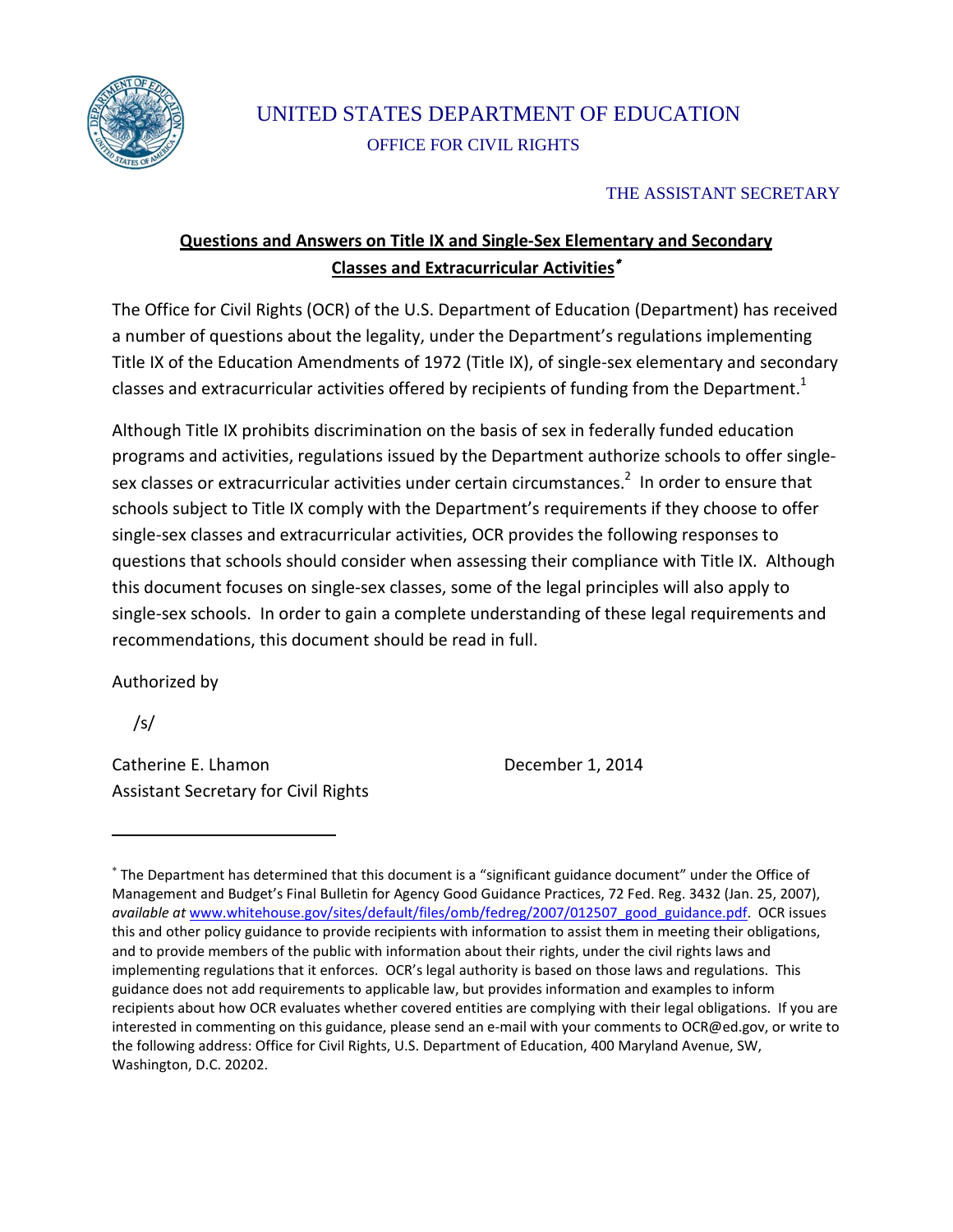#### *Notice of Language Assistance*

**Notice of Language Assistance:** If you have difficulty understanding English, you may, free of charge, request language assistance services for this Department information by calling 1-800-USA-LEARN (1- 800-872-5327) (TTY: 1-800-877-8339), or email us at[: Ed.Language.Assistance@ed.gov.](mailto:Ed.Language.Assistance@ed.gov)

**Aviso a personas con dominio limitado del idioma inglés:** Si usted tiene alguna dificultad en entender el idioma inglés, puede, sin costo alguno, solicitar asistencia lingüística con respecto a esta información llamando al 1-800-USA-LEARN (1-800-872-5327) (TTY: 1-800-877-8339), o envíe un mensaje de correo electrónico a: [Ed.Language.Assistance@ed.gov.](mailto:Ed.Language.Assistance@ed.gov)

**給英語能力有限人士的通知**:如果您不懂英語,或者使用英语有困难,您可以要求獲得向大眾 提供的語言協助服務,幫助您理解教育部資訊。這些語言協助服務均可免費提供。如果您需要 有關口譯或筆譯服務的詳細資訊,請致電 1-800-USA-LEARN (1-800-872-5327) (聽語障人士專線: 1-800-877-8339),或電郵: [Ed.Language.Assistance@ed.gov.](mailto:Ed.Language.Assistance@ed.gov)。

**Thông báo dành cho những người có khả năng Anh ngữ hạn chế:** Nếu quý vị gặp khó khăn trong việc hiểu Anh ngữ thì quý vị có thể yêu cầu các dịch vụ hỗ trợ ngôn ngữ cho các tin tức của Bộ dành cho công chúng. Các dịch vụ hỗ trợ ngôn ngữ này đều miễn phí. Nếu quý vị muốn biết thêm chi tiết về các dịch vụ phiên dịch hay thông dịch, xin vui lòng gọi số 1-800-USA-LEARN (1-800-872-5327) (TTY: 1-800-877-8339), hoặc email: [Ed.Language.Assistance@ed.gov.](mailto:Ed.Language.Assistance@ed.gov)

영어 미숙자를 위한 공고**:** 영어를 이해하는 데 어려움이 있으신 경우, 교육부 정보 센터에 일반인 대상 언어 지원 서비스를 요청하실 수 있습니다. 이러한 언어 지원 서비스는 무료로 제공됩니다. 통역이나 번역 서비스에 대해 자세한 정보가 필요하신 경우, 전화번호 1-800-USA-LEARN (1-800-872-5327) 또는 청각 장애인용 전화번호 1-800-877-8339 또는 이메일주소 [Ed.Language.Assistance@ed.gov](mailto:Ed.Language.Assistance@ed.gov) 으로 연락하시기 바랍니다.

**Paunawa sa mga Taong Limitado ang Kaalaman sa English:** Kung nahihirapan kayong makaintindi ng English, maaari kayong humingi ng tulong ukol dito sa inpormasyon ng Kagawaran mula sa nagbibigay ng serbisyo na pagtulong kaugnay ng wika. Ang serbisyo na pagtulong kaugnay ng wika ay libre. Kung kailangan ninyo ng dagdag na impormasyon tungkol sa mga serbisyo kaugnay ng pagpapaliwanag o pagsasalin, mangyari lamang tumawag sa 1-800-USA-LEARN (1-800-872-5327) (TTY: 1-800-877-8339), o mag-email sa: [Ed.Language.Assistance@ed.gov.](mailto:Ed.Language.Assistance@ed.gov)

**Уведомление для лиц с ограниченным знанием английского языка:** Если вы испытываете трудности в понимании английского языка, вы можете попросить, чтобы вам предоставили перевод информации, которую Министерство Образования доводит до всеобщего сведения. Этот перевод предоставляется бесплатно. Если вы хотите получить более подробную информацию об услугах устного и письменного перевода, звоните по телефону 1-800-USA-LEARN (1-800-872-5327) (служба для слабослышащих: 1-800-877-8339), или отправьте сообщение по адресу: [Ed.Language.Assistance@ed.gov](mailto:Ed.Language.Assistance@ed.gov)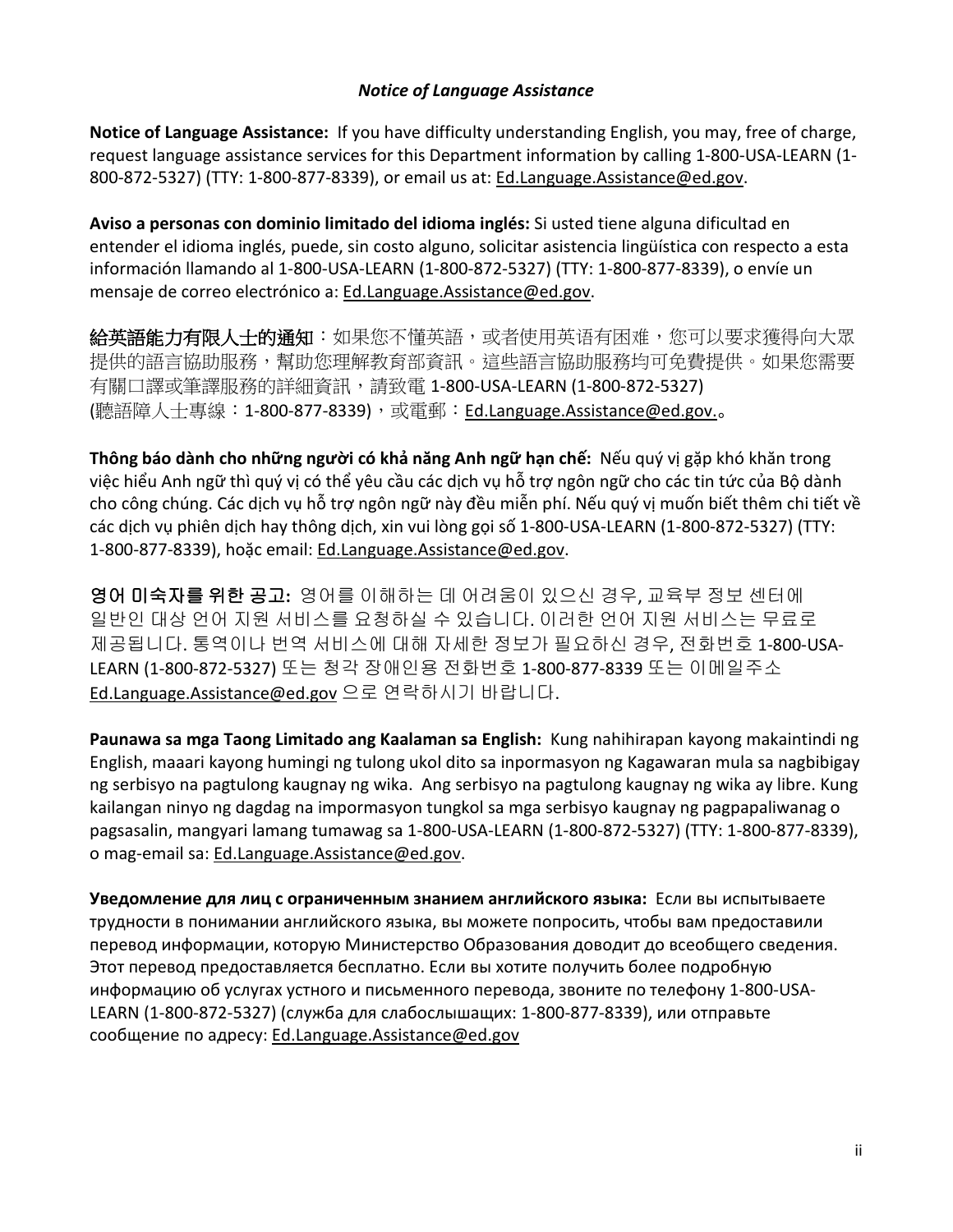|    | Overview of Title IX's Application to Single-Sex Classes and Extracurricular Activities 1                                                                                     |
|----|-------------------------------------------------------------------------------------------------------------------------------------------------------------------------------|
| 1. | What types of schools are covered by the Department's Title IX regulations on                                                                                                 |
| 2. | Are there other legal considerations beyond the Title IX regulations discussed in                                                                                             |
| 3. |                                                                                                                                                                               |
| 4. | May schools offer single-sex classes and extracurricular activities under the                                                                                                 |
| 5. |                                                                                                                                                                               |
| 6. | Is a class that is open to all students but in which only members of one sex enroll                                                                                           |
| 7. | What criteria must be met to offer single-sex classes under the Department's Title                                                                                            |
|    |                                                                                                                                                                               |
| 8. | Does a recipient need a justification for each single-sex class or activity it offers?  5                                                                                     |
| 9. | When must a recipient establish its justification for a single-sex class? 5                                                                                                   |
|    | 10. In what ways can a school identify an important objective for offering a single-sex                                                                                       |
|    | 11. What kind of evidence may a recipient use to show that the single-sex nature of a                                                                                         |
|    | 12. May a recipient demonstrate a substantial relationship using a claim that a certain<br>strategy, other than single-sex, is more effective for most members of one sex? 11 |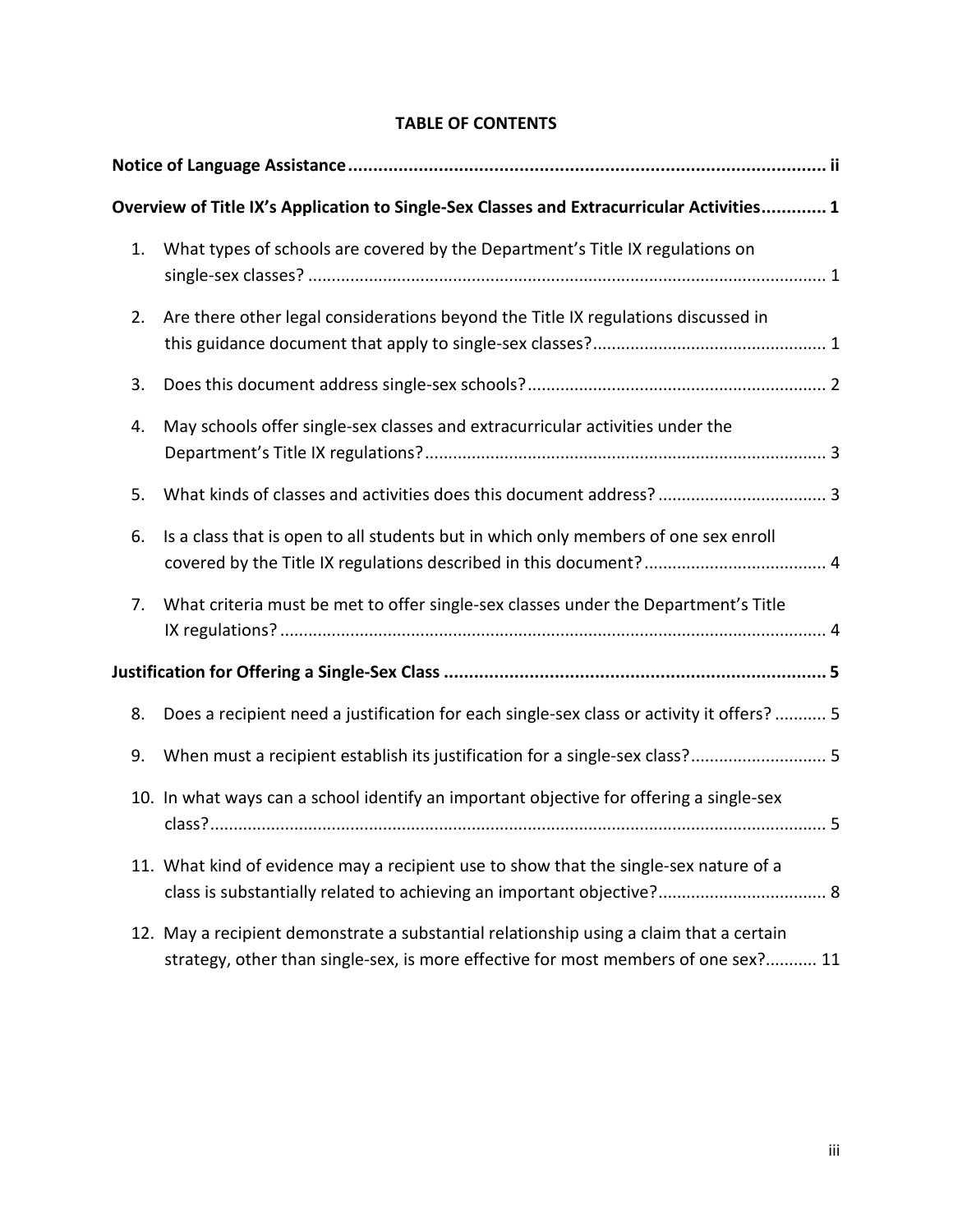|  | 14. How does the evenhandedness analysis apply if a recipient is asserting the diversity                                                                                    |  |  |
|--|-----------------------------------------------------------------------------------------------------------------------------------------------------------------------------|--|--|
|  | 15. How does the evenhandedness analysis apply if a recipient is asserting the needs                                                                                        |  |  |
|  |                                                                                                                                                                             |  |  |
|  |                                                                                                                                                                             |  |  |
|  | 17. May a recipient assign students to a single-sex class as long as it permits students                                                                                    |  |  |
|  | 18. May a recipient make it easier to enroll in a single-sex class than it is to enroll in a                                                                                |  |  |
|  |                                                                                                                                                                             |  |  |
|  | 20. What additional steps should a recipient take to ensure that participation in a                                                                                         |  |  |
|  |                                                                                                                                                                             |  |  |
|  | 21. Must a recipient offer a substantially equal coeducational option for every single-                                                                                     |  |  |
|  | 22. What factors will OCR consider in determining whether a coeducational class is                                                                                          |  |  |
|  |                                                                                                                                                                             |  |  |
|  | 23. How often must a recipient conduct an evaluation of its single-sex programs? 20                                                                                         |  |  |
|  |                                                                                                                                                                             |  |  |
|  | 25. Must the periodic evaluation address the way a single-sex class is taught?  21                                                                                          |  |  |
|  |                                                                                                                                                                             |  |  |
|  | 27. How will OCR determine whether a periodic evaluation demonstrates that a single-<br>sex class is still substantially related to the recipient's important objective? 23 |  |  |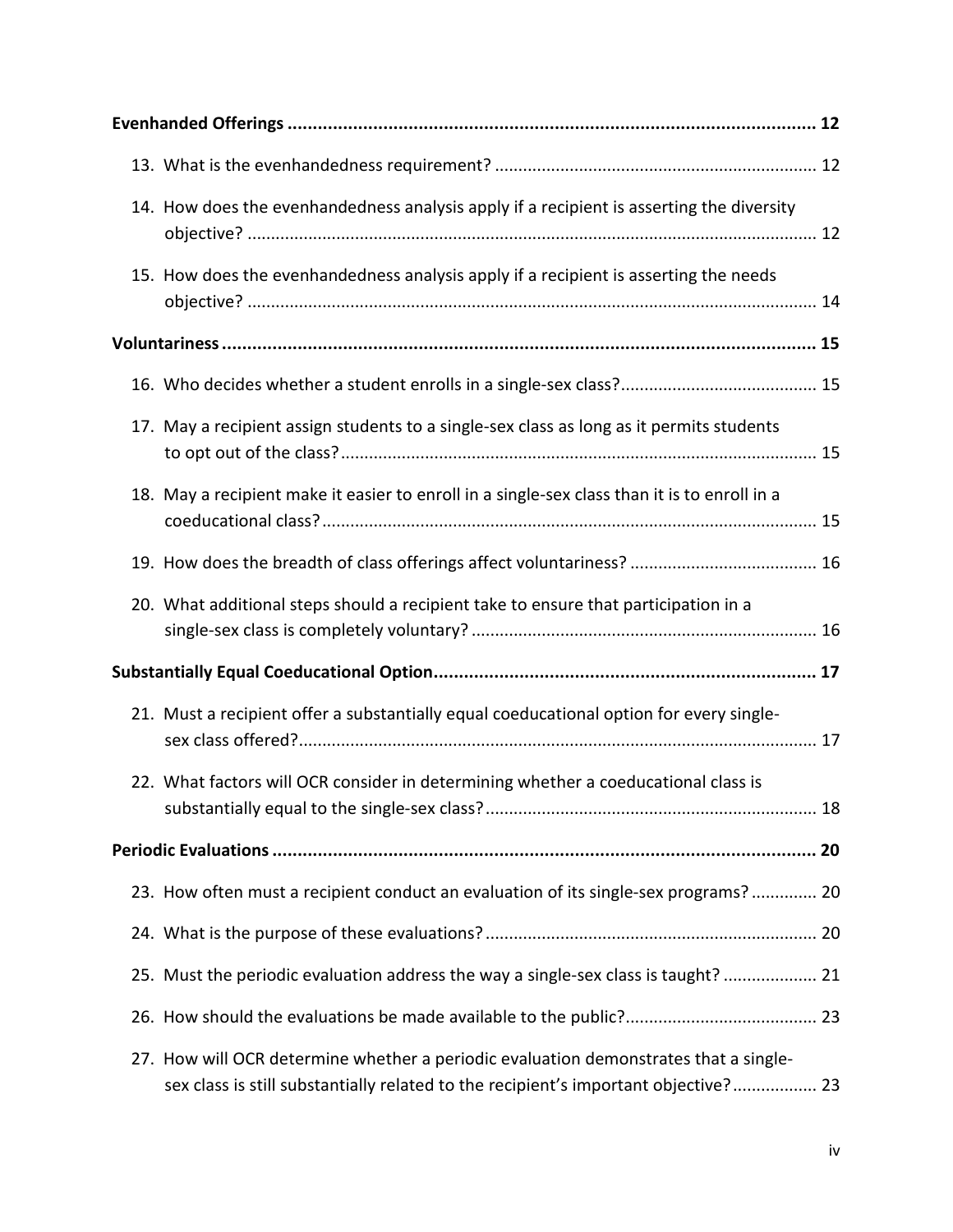|  | 28. What is the role of the recipient's Title IX coordinator in conducting these                                                                                                    |  |  |
|--|-------------------------------------------------------------------------------------------------------------------------------------------------------------------------------------|--|--|
|  |                                                                                                                                                                                     |  |  |
|  |                                                                                                                                                                                     |  |  |
|  |                                                                                                                                                                                     |  |  |
|  | 29. May a recipient assign teachers to single-sex classes based on the sex of the                                                                                                   |  |  |
|  |                                                                                                                                                                                     |  |  |
|  | 30. May a recipient exclude students with disabilities or English language learners from<br>a single-sex class so long as it permits them to participate in the substantially equal |  |  |
|  | 31. How do the Title IX requirements on single-sex classes apply to transgender                                                                                                     |  |  |
|  |                                                                                                                                                                                     |  |  |
|  | 32. Which set of regulations governs a school within a school—the regulations<br>governing single-sex schools or the regulations governing single-sex classes? 26                   |  |  |
|  | 33. How can I contact OCR to get additional information or to file a complaint? 26                                                                                                  |  |  |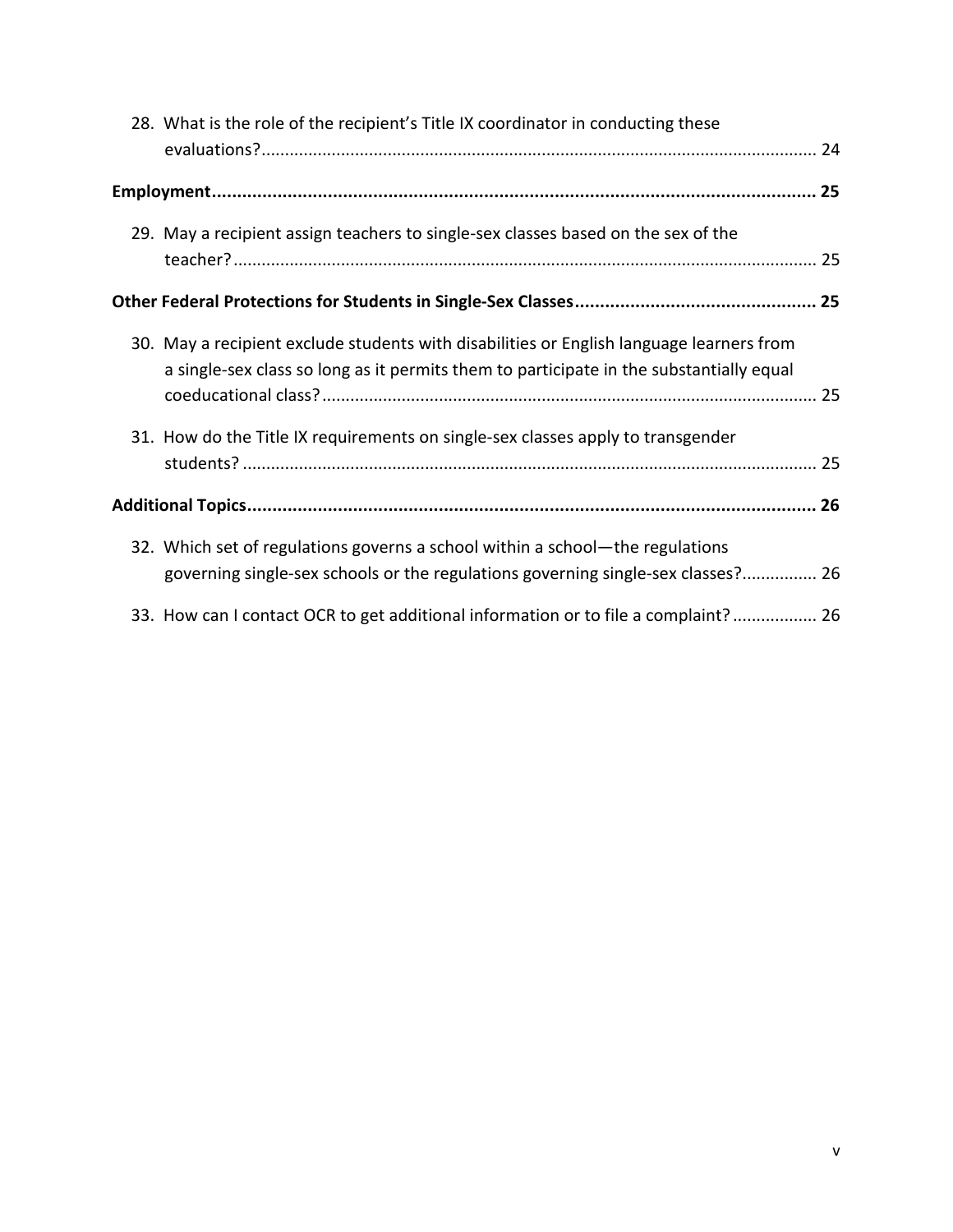### <span id="page-5-0"></span>*Overview of Title IX's Application to Single-Sex Classes and Extracurricular Activities\**

# <span id="page-5-1"></span>**1. What types of schools are covered by the Department's Title IX regulations on single-sex classes?**

**Answer:** Coeducational elementary and secondary schools and school districts that receive Federal financial assistance from the Department must comply with the Department's Title IX regulations in 34 C.F.R. § 106.34(b) on single-sex classes if they intend to offer such classes. (OCR often refers to these schools and school districts as "recipients.") In practice, the regulations regarding single-sex classes apply to every public school (including traditional, charter, and magnet schools) because every public school is part of a local education agency that receives financial assistance from the Department. The regulations also apply to the few private coeducational schools that receive Federal financial assistance from the Department<sup>3</sup> and wish to offer single-sex classes.<sup>†</sup>

# <span id="page-5-2"></span>**2. Are there other legal considerations beyond the Title IX regulations discussed in this guidance document that apply to single-sex classes?**

**Answer:** Yes. While this document only addresses the requirements of the Department's Title IX regulations, public school districts and schools that are currently offering or are interested in offering single-sex classes must comply with the Constitution of the United States and other applicable Federal laws. The Equal Protection Clause of the Fourteenth Amendment prohibits discrimination on the basis of sex by public schools.<sup>4</sup> In addition, Title IV of the Civil Rights Act of 1964 (Title IV) prohibits public school boards from denying students the equal protection of the laws based on sex, $<sup>5</sup>$  and the Equal Educational</sup> Opportunities Act (EEOA) prohibits some forms of student assignment to schools if the assignment results in sex segregation.<sup>6</sup>

<sup>\*</sup> The Department's regulations clarified in this document apply to all single-sex classes and extracurricular activities covered by 34 C.F.R. § 106.34(b). For simplicity, OCR generally uses the term "classes" or "classes and activities" to refer to "classes and extracurricular activities."

 $^{\dagger}$  A private school that is controlled by a religious organization is exempt from Title IX even when it receives Federal financial assistance to the extent that the law's requirements conflict with the organization's religious tenets. 20 U.S.C. § 1681(a)(3); 34 C.F.R. § 106.12(a). For application of this provision to a specific institution, please contact the appropriate OCR regional office. (See the response to Question 33 to determine which regional office serves your location.)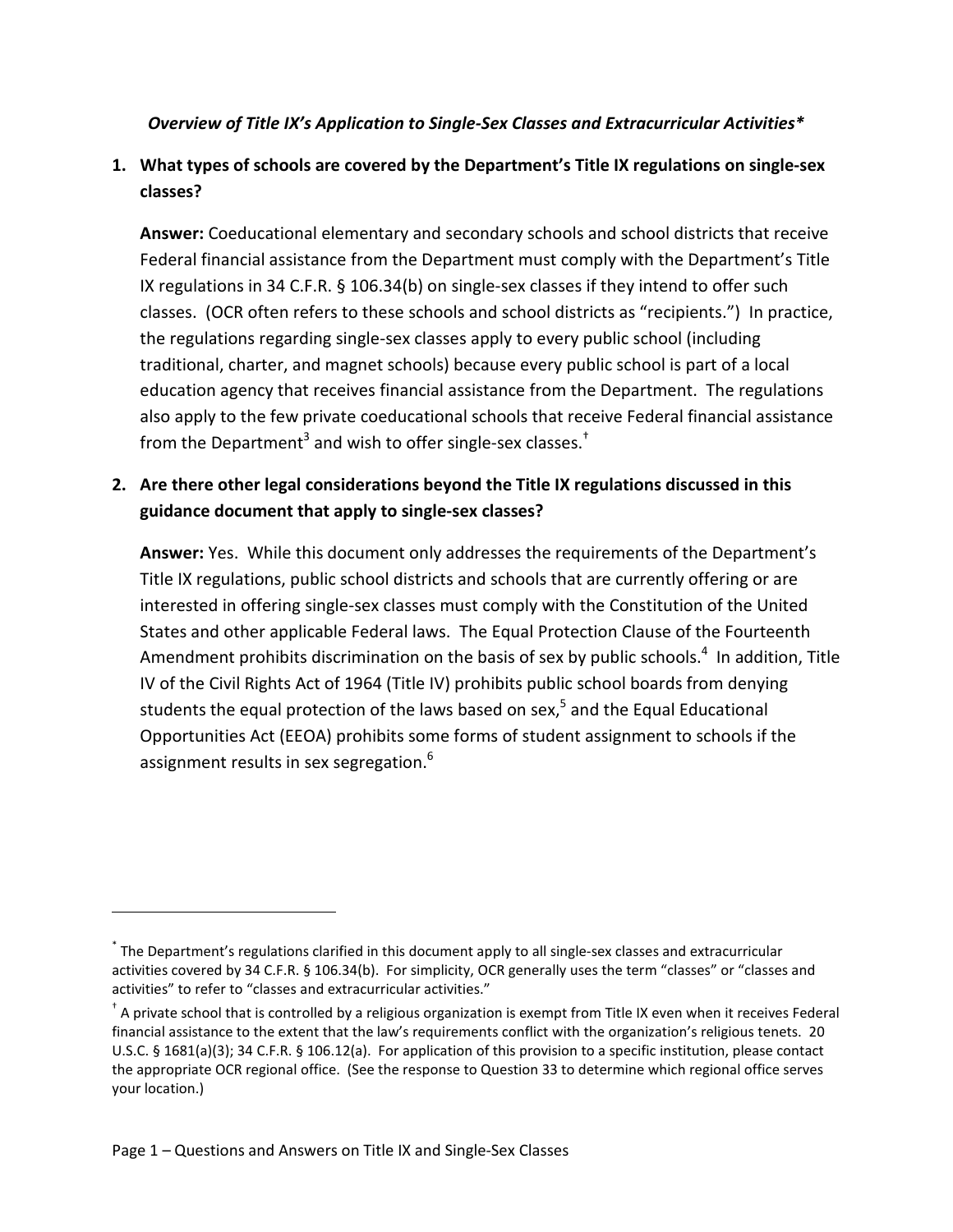All of these legal requirements are enforced in different ways. OCR has authority to investigate a potential Title IX violation in response to a complaint or proactively through a compliance review and may refer a matter to the Department of Justice (DOJ) if voluntary compliance cannot be achieved.<sup>7</sup> DOJ also has independent authority to enforce the Equal Protection Clause, Title IV, and the EEOA. Additionally, an individual may bring a private lawsuit against a school district or school for alleged violations of Title IX, the Equal Protection Clause, or the EEOA, and DOJ may seek to intervene in such a suit.

Therefore, when public school districts and schools offer single-sex classes, they must ensure that they comply with the Constitution and all applicable Federal laws, not just Title IX. State and local rules cannot limit or override the requirements of Federal laws, including Title IX and its regulations, but States and localities may have constitutions, laws, or regulations that impose additional limitations regarding the offering of single-sex classes.<sup>8</sup>

OCR recommends that a school district or school consult with legal counsel prior to offering single-sex classes.

### <span id="page-6-0"></span>**3. Does this document address single-sex schools?**

**Answer:** This document focuses on the Department's Title IX regulations pertaining to single-sex classes in public elementary and secondary schools. There are separate Title IX regulations in 34 C.F.R. § 106.34(c) that govern public, nonvocational single-sex schools. Generally, a school district may offer a single-sex nonvocational elementary or secondary school under Title IX only if it offers a substantially equal single-sex or coeducational school to students of the excluded sex.<sup>9</sup> However, single-sex nonvocational private schools are not governed by the Department's Title IX regulation requiring a substantially equal single-sex or coeducational school. By contrast, vocational schools that receive Federal financial assistance may never be limited to one sex. $10$  There are also Department Title IX regulations that apply to admissions to single-sex nonvocational public and private colleges and universities.<sup>11</sup>

As noted in the response to Question 2, public single-sex schools are subject to the Equal Protection Clause of the Fourteenth Amendment and other Federal statutes as well as Title IX. The Department requires grant applicants that seek funds or other forms of Federal financial assistance for the establishment or operation of a public single-sex school to demonstrate the school's compliance with Title IX, the Equal Protection Clause of the Fourteenth Amendment, and all other applicable laws and regulations. Failure to demonstrate compliance with these requirements may lead to a rejection of the grant application or disqualification from receipt of continuation funds or other financial assistance.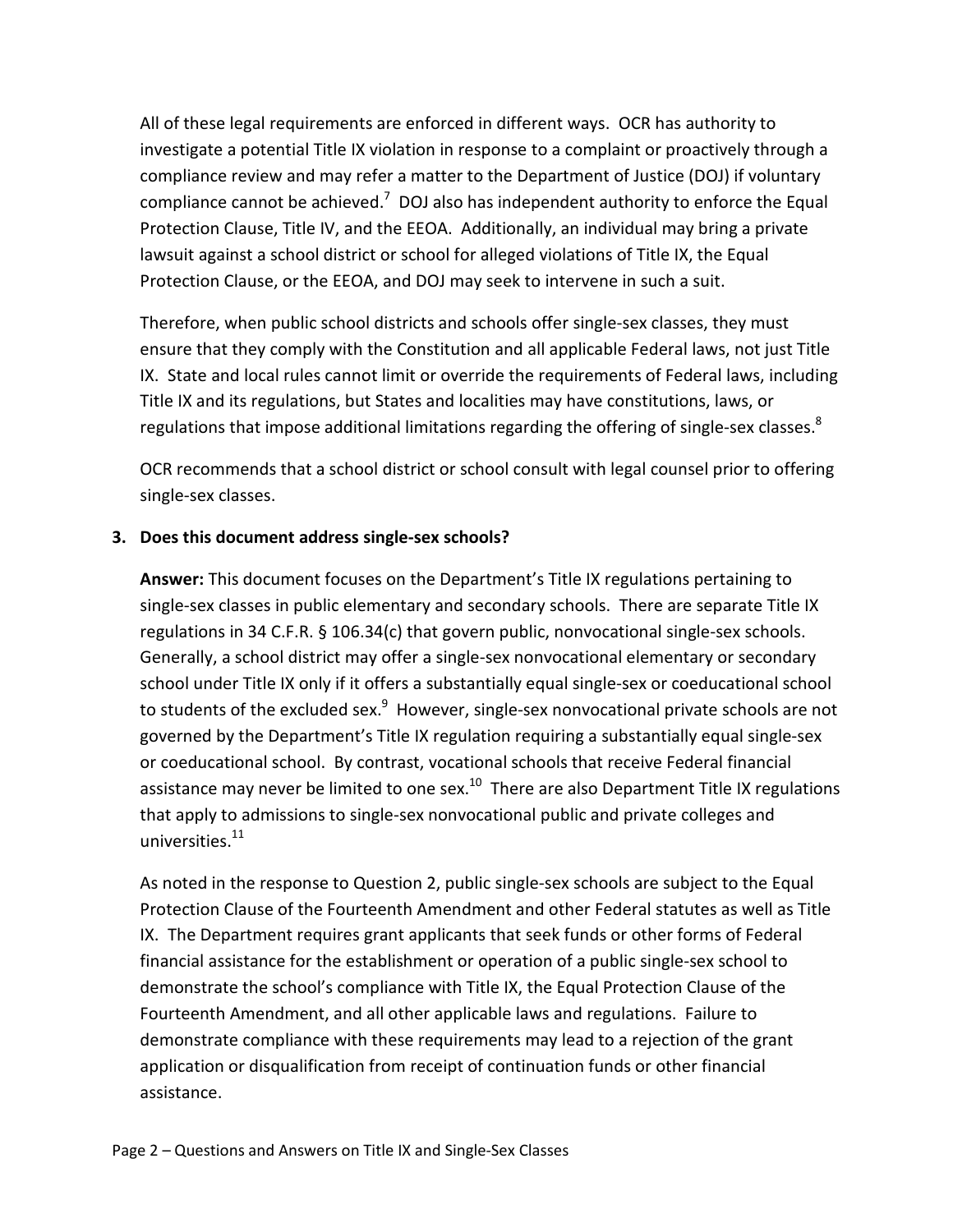# <span id="page-7-0"></span>**4. May schools offer single-sex classes and extracurricular activities under the Department's Title IX regulations?**

**Answer:** Yes. The Department's Title IX regulations permit offering single-sex classes under certain circumstances. The general rule under Title IX is that a recipient may not exclude, separate, deny benefits to, or otherwise treat differently any person on the basis of sex in its education programs or activities—including classes and extracurricular activities—unless expressly authorized to do so under Title IX or the Department's implementing regulations.<sup>12</sup> The Department's Title IX regulations identify the following categories for which a recipient may intentionally separate students by sex:  $^{13}$ 

- Contact sports in physical education classes*;* 14
- Classes or portions of classes in elementary and secondary schools that deal primarily with human sexuality;<sup>15</sup> and
- Nonvocational classes and extracurricular activities within a coeducational, nonvocational elementary or secondary school if certain criteria are met.<sup>16</sup>

### <span id="page-7-1"></span>**5. What kinds of classes and activities does this document address?**

**Answer**: This document focuses on the last exception noted in the response to Question 4 nonvocational classes and extracurricular activities in a coeducational, nonvocational elementary or secondary school receiving Federal financial assistance. These include any single-sex curricular activity (such as a class or a field trip) and any single-sex extracurricular activity (such as a before-school or after-school activity, lunch, or recess). The requirements regarding this exception apply to single-sex classes and activities whether they are provided directly by a school district or school or through another entity.<sup>17</sup>

Vocational classes are not discussed further in this document because they may never be offered on a single-sex basis.<sup>18</sup> For purposes of this document, vocational classes are those classes that have as their primary purpose the preparation of students to pursue a technical, skilled, or semi-skilled occupation or trade; or to pursue study in a technical field, consistent with the definition of "institution of vocational education" in 34 C.F.R. § 106.2(o). $^{19}$ 

OCR does not address interscholastic, club, or intramural athletics in this document because extracurricular athletics are governed by separate Title IX regulations.<sup>20</sup>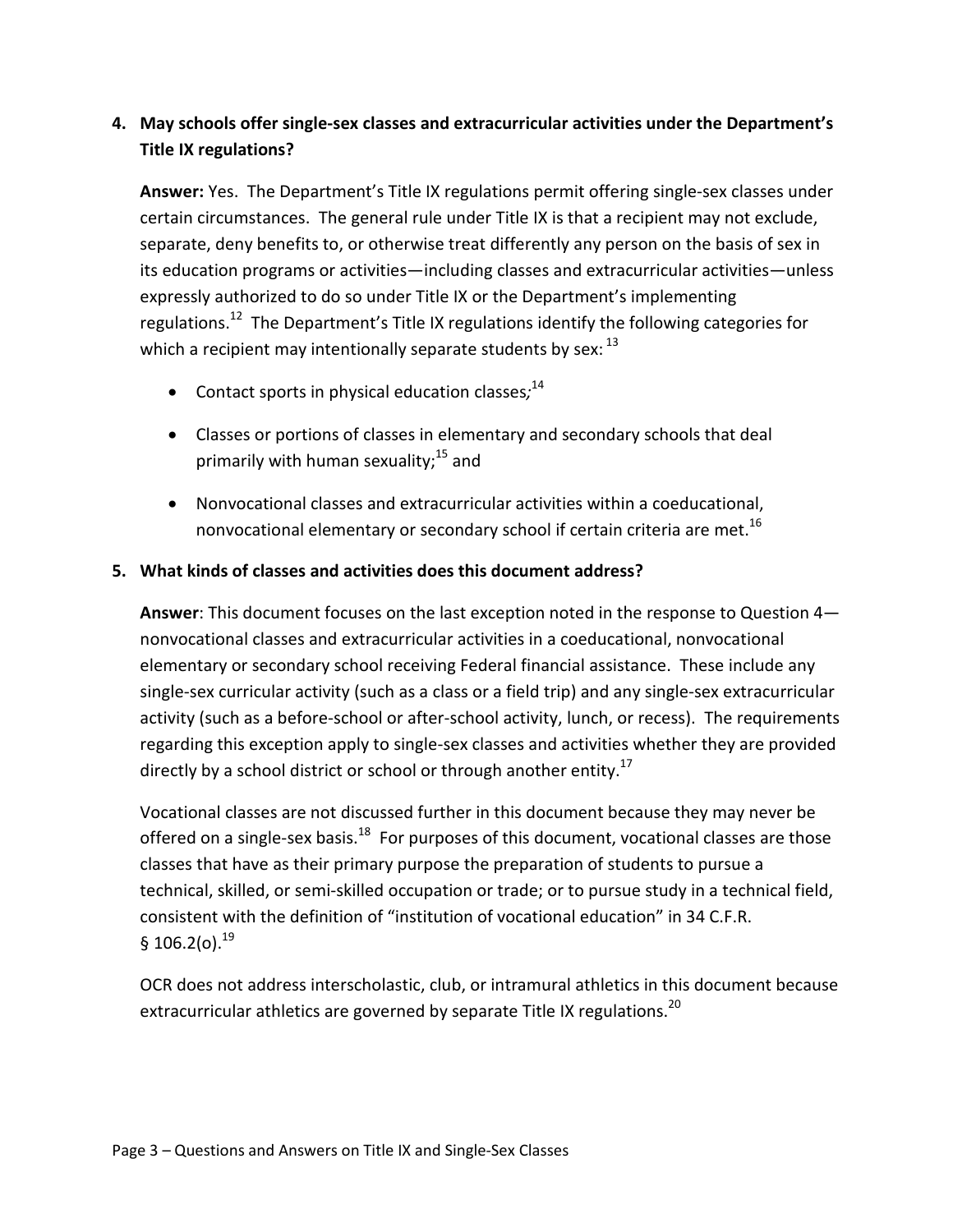# <span id="page-8-0"></span>**6. Is a class that is open to all students but in which only members of one sex enroll covered by the Title IX regulations described in this document?**

**Answer**: No. The regulations described in this document apply to a class that excludes students of one sex from enrolling or otherwise participating in that class.

By contrast, a class is not subject to the regulations described in this document if it is open to members of both sexes, even if students of only one sex, or a substantially disproportionate number of students of one sex, enroll. If such disproportion exists in a coeducational class, however, it may be an indication of inappropriate steering or other discrimination in counseling or guidance. Title IX requires that, if such disproportion exists, the school ensure that the disproportionate enrollment is not the result of discrimination on the basis of sex, including in counseling or guidance of students or applicants for admission. $21$ 

# <span id="page-8-1"></span>**7. What criteria must be met to offer single-sex classes under the Department's Title IX regulations?**

**Answer:** The Department's Title IX regulations permit a nonvocational elementary or secondary school to offer a nonvocational single-sex class if it has a two-part justification for doing so that demonstrates that:

- each single-sex class is based on the recipient's "important objective" either to
	- o improve its students' educational achievement through its overall established policies to provide diverse educational opportunities (the diversity objective), or
	- o to meet the particular, identified educational needs of its students (the needs objective); and
- the single-sex nature of the class is "substantially related" to achieving that important objective. 22

In addition to establishing a justification for offering a single-sex class, in order to comply with the Department's Title IX regulations, the recipient must:

- implement its objective in an evenhanded manner;
- ensure that student enrollment in the single-sex class is completely voluntary;
- provide a substantially equal coeducational class in the same subject; and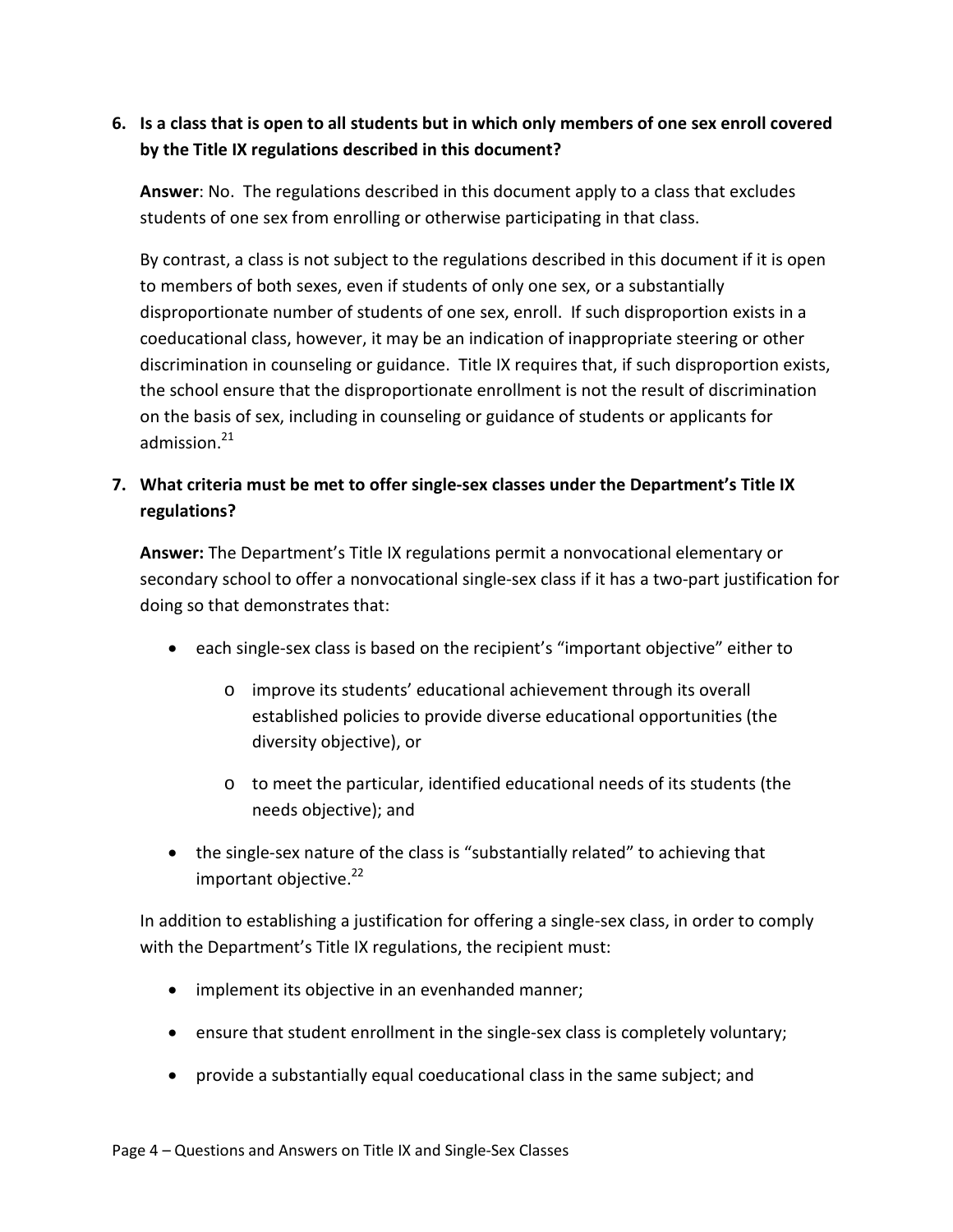• conduct periodic evaluations to determine whether the class complies with Title IX, and if not, modify or discontinue the class to ensure compliance with Title IX.

Each of these elements is discussed below.

### *Justification for Offering a Single-Sex Class*

### <span id="page-9-1"></span><span id="page-9-0"></span>**8. Does a recipient need a justification for each single-sex class or activity it offers?**

**Answer:** Yes. A specific, individual justification (demonstrating the recipient's objective and the substantial relationship between the objective and the single-sex nature of the class or activity) is necessary for each single-sex class or activity. A recipient may not offer singlesex classes in multiple grades or subjects without separately justifying each class. At the elementary school level, where a class typically covers many subjects, the recipient must separately justify the use of single-sex classes for each subject. This requirement applies to each single-sex curricular activity and each single-sex extracurricular activity offered by the school.

### <span id="page-9-2"></span>**9. When must a recipient establish its justification for a single-sex class?**

Answer: A recipient must establish its justification prior to offering the single-sex class.<sup>23</sup>

Although OCR does not pre-approve class offerings or offer legal advisory opinions, OCR will request documentation of the justification during a complaint investigation or compliance review. OCR will review the justification to ensure that it was the actual reason that motivated the offering of that single-sex class, rather than an after-the-fact explanation prepared in response to the complaint or investigation.<sup>24</sup> A recipient is not required to prepare a written justification, but in the absence of a written justification, OCR will assume that the recipient did not establish its justification prior to offering the single-sex class and that any justification was established after the initiation of the complaint investigation or compliance review, unless the recipient can prove otherwise. Therefore, it is strongly recommended that the recipient articulate its justification in writing prior to offering the single-sex class and preserve that documentation for at least as long as the recipient offers the single-sex class in question and for a reasonable time after the class ends. This documentation may also assist the recipient as it periodically evaluates its single-sex offerings, as discussed in more detail in response to Questions 23 through 28.

#### <span id="page-9-3"></span>**10. In what ways can a school identify an important objective for offering a single-sex class?**

**Answer:** To offer a single-sex class, a school district or school must first identify an important objective that the particular single-sex class is intended to address. The Title IX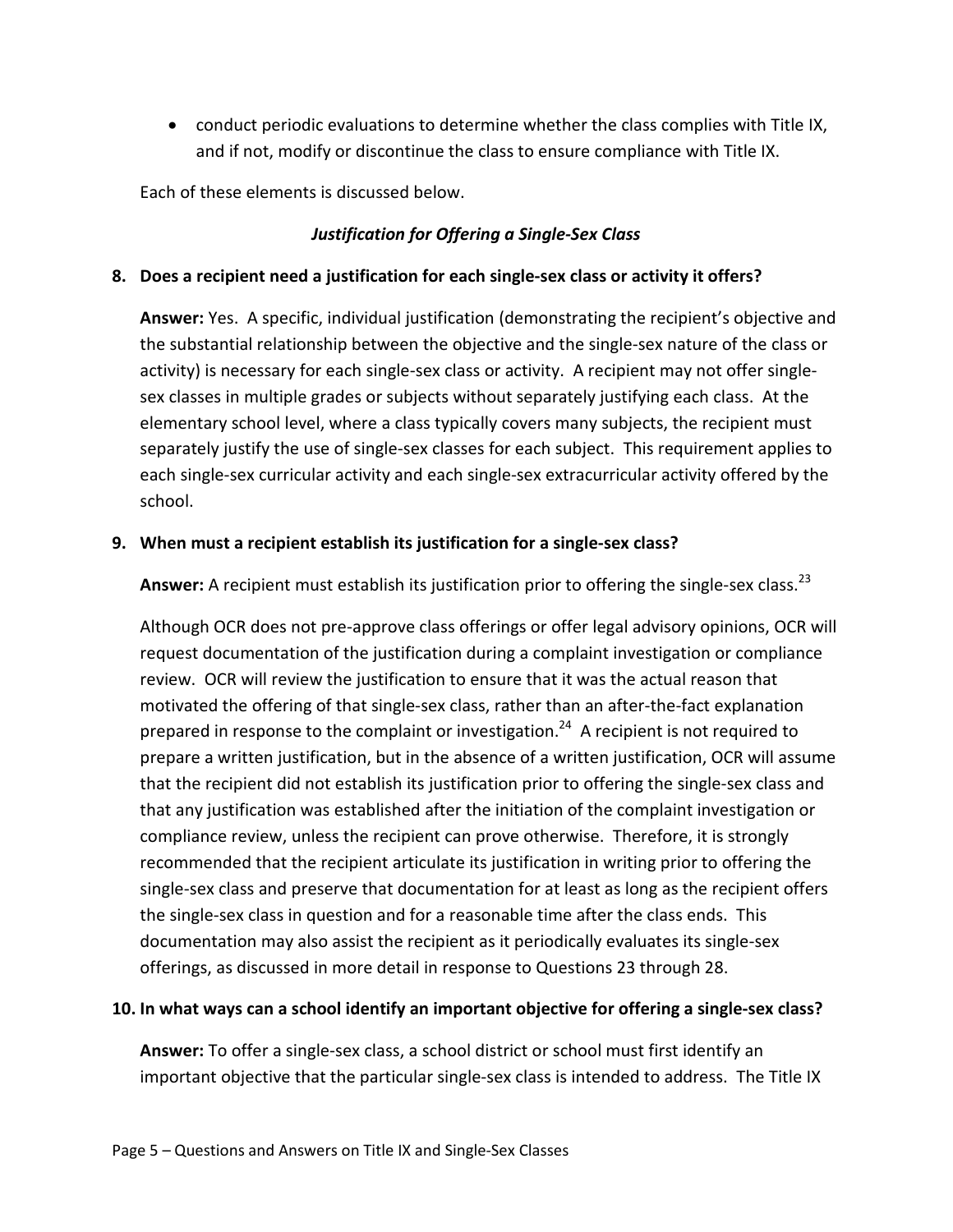regulations on single-sex classes describe the following two important objectives, one of which must be the basis for offering a single-sex class.

• Diversity Objective: "To improve educational achievement of its students, through a recipient's overall established policy to provide diverse educational opportunities, provided that the single-sex nature of the class or extracurricular activity is substantially related to achieving that objective."<sup>25</sup>

To meet this objective, a recipient must first identify the educational achievement it seeks to improve through the diverse educational opportunities it offers and the proposed single-sex class.<sup>26</sup> Recipients may not rely on the diversity objective if the only type of nontraditional class offered is a single-sex class.<sup>27</sup> Rather, the recipient must offer a range of diverse educational opportunities beyond single-sex and coeducational classes. Diverse offerings in a school might include, for example, a variety of electives, a variety of curricula (such as a science, technology, engineering, math (STEM) focus or International Baccalaureate classes), co-op or internship opportunities, or the option to take classes at other schools.

o *Example A*\* : The students at Options High School earn high grades and aboveaverage scores on State exams, but their enrollment in Advanced Placement (AP) classes is low. Options High School would like to increase enrollment in AP classes in an effort to improve its students' college preparedness. As part of its college-preparedness effort, Options High School offers diverse educational opportunities, including AP classes, a variety of electives, a STEM-focused curriculum option, and a visual and performing arts-focused curriculum option. Many students who are not enrolled in AP classes have expressed interest in taking AP classes in a single-sex setting. The high school would like to add singlesex AP classes to its class offerings in order to increase enrollment in AP classes and thus improve college preparedness. Under these circumstances, attempting to improve its students' college preparedness through single-sex AP classes is an appropriate use of the diversity objective.

 $\overline{a}$ 

<sup>\*</sup> This document provides guidance on a number of Title IX requirements applicable to single-sex classes, including justification/important objective; substantial relationship; evenhandedness; voluntariness; a substantially equal coeducational class; and periodic evaluations. Each example in this document is intended to illustrate the principles discussed in the response in which the example appears. Each example also presumes compliance with all the Title IX requirements discussed elsewhere in the document and should be read with that understanding.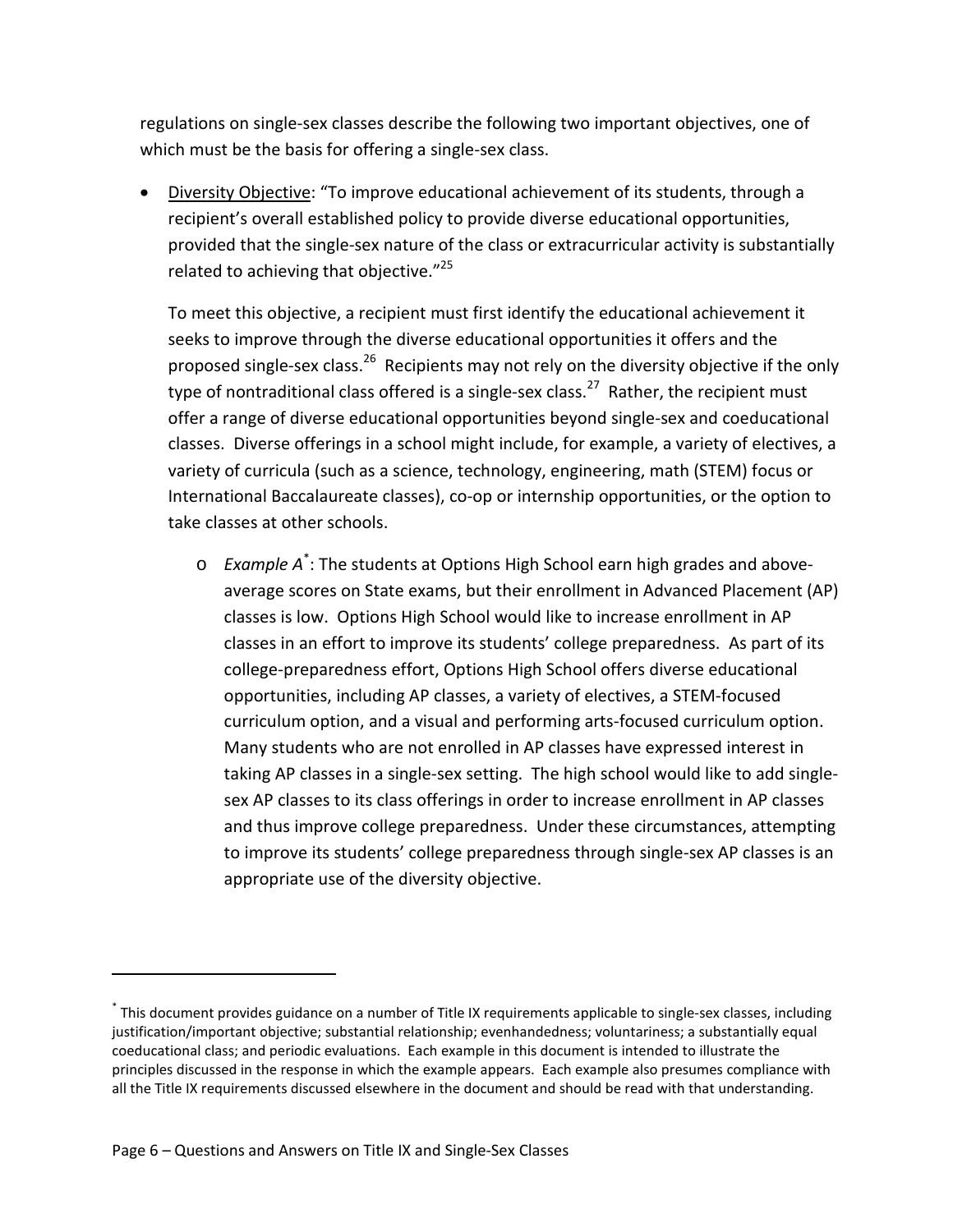• Needs Objective: "To meet the particular, identified educational needs of its students, provided that the single-sex nature of the class or extracurricular activity is substantially related to achieving that objective."<sup>28</sup>

Unlike the diversity objective, to meet the needs objective, the recipient must identify a particular educational need in its student body, evidenced by limited or deficient educational achievement, which is not being met by coeducational classes.<sup>29</sup>

o *Example B*: Underperforming Elementary School wants to address the fact that its male third-grade students routinely score "not proficient" on the State reading exam. Attempting to increase male students' performance to proficient on a State exam through the offering of a single-sex third-grade reading class is an appropriate use of the needs objective.

The needs objective also encompasses certain social needs that students may have. The Department recognizes that a school's educational mission may extend beyond strictly academic objectives, and that classes and activities may provide social benefits that can have a positive effect on students' educational outcomes.<sup>30</sup>

o *Example C*: A high school's Title IX coordinator has received a number of reports of dating violence among the school's students. All of the reports came from female complainants and were about male aggressors. Many of the female complainants have expressed a fear of interacting with male students. To address the issue, the school offers an after-school, extracurricular program to provide all students with information about dating violence, the cycle of abuse, anger management, and effective methods for ending a violent relationship. The school offers the program to students on a single-sex basis, with boys meeting on one night and girls meeting a different night, as well as a coeducational option.

Given the circumstances at this school, attempting to decrease the prevalence of dating violence among students by offering a single-sex extracurricular activity is an appropriate use of the needs objective.

Regardless of which objective it chooses, the recipient must meet the other Title IX requirements discussed in this document, including showing that the single-sex nature of the class is substantially related (*see* the responses to Questions 11 and 12) to meeting the identified objective.

Administrative convenience will never justify the offering of single-sex classes.<sup>31</sup>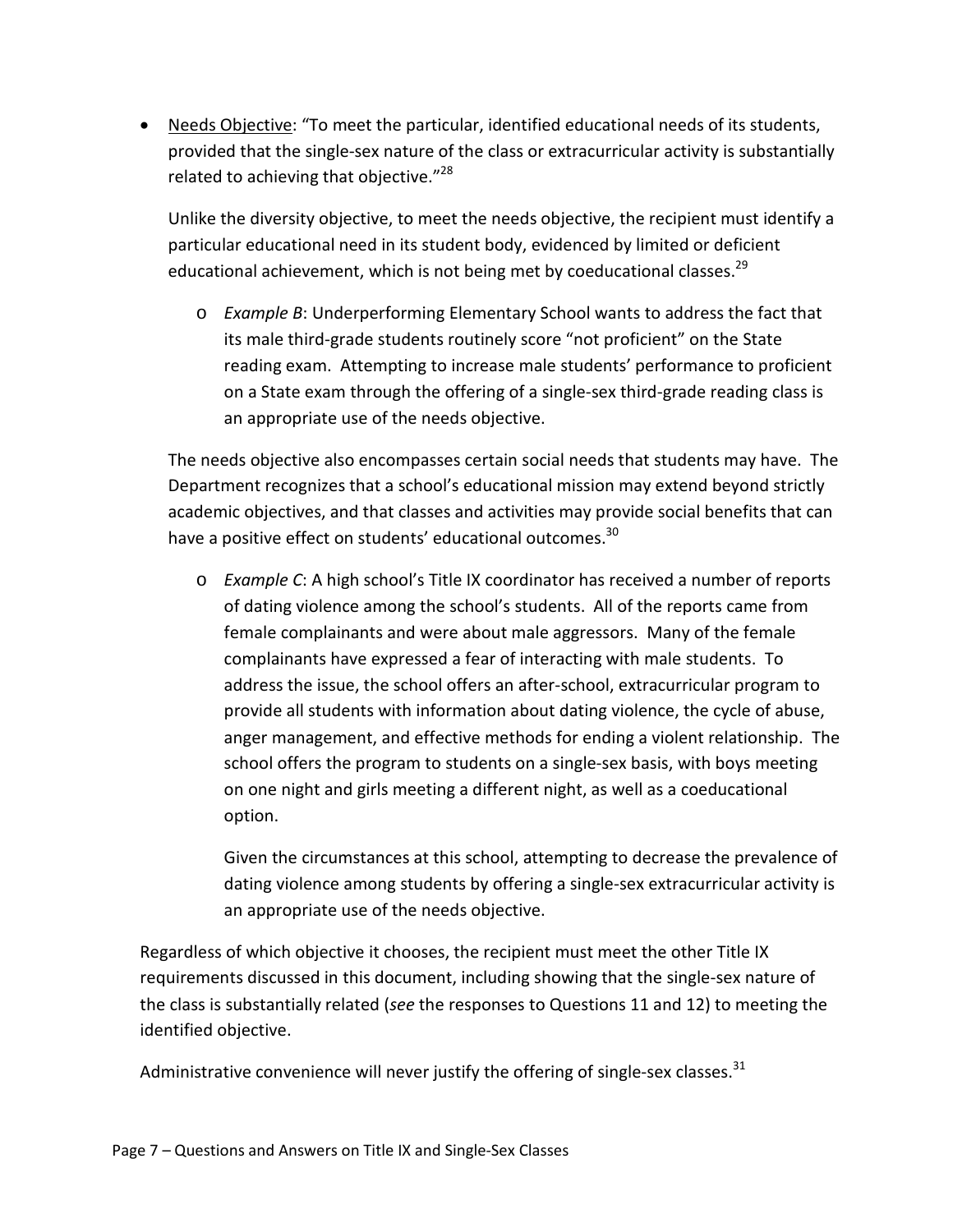o *Example D*: Shortcut Elementary School's fourth-grade class is half female and half male. The fourth-grade students have lunch and recess from 10:30 a.m. to 11:30 a.m., with half an hour allotted for lunch and half an hour for recess. Half of the students have lunch first, followed by recess. The other half of the students go to recess first, followed by lunch. To make it easier for teachers to know whether students are attending their assigned lunch/recess block, Shortcut Elementary has divided the students by sex, with all fourth-grade girls in the first group and all fourth-grade boys in the second group. This is not an appropriate justification for operating single-sex lunch and recess.

### <span id="page-12-0"></span>**11. What kind of evidence may a recipient use to show that the single-sex nature of a class is substantially related to achieving an important objective?**

**Answer:** The substantial relationship between the single-sex nature of the class and the school's important objective must be directly supported by evidence (as described below) gathered and evaluated prior to offering the single-sex class. Below are examples of types of evidence that a recipient may use to demonstrate the required substantial relationship. A recipient may use more than one type of evidence to determine whether a substantial relationship exists. Regardless of the evidence used, the justification may "not rely on overbroad generalizations about the different talents, capacities, or preferences of" either sex, so, likewise, the evidence cited in the justification may not rely on these overly broad generalizations.<sup>32</sup>

Comparator schools: The recipient may obtain data demonstrating a substantial relationship through the use of comparator schools. To do this, the recipient must: (1) identify comparator schools with a student population and school and class setting (*e.g.*, grades served, curricular offerings, geographic location, admissions requirements, educational benefits, etc.) that are similar to the population and setting of the recipient's school; and (2) obtain data showing that the comparator schools achieved the recipient's important objective in the relevant subject or with respect to the relevant educational or social need through the use of single-sex classes. When identifying comparator schools, the recipient should consider factors that may distinguish two schools, such as socioeconomic differences among the student population, differences in admissions policies and criteria, or resources available through private funding.

If the recipient can identify appropriate comparator schools that have offered single-sex classes in the same subjects and grades, the recipient should ensure that the comparator school's success in each class is substantially related to the single-sex nature of the class rather than other simultaneously used strategies (*e.g.*, tutoring, extended class sessions, weekend academic programming, etc.). If the comparator school used other strategies in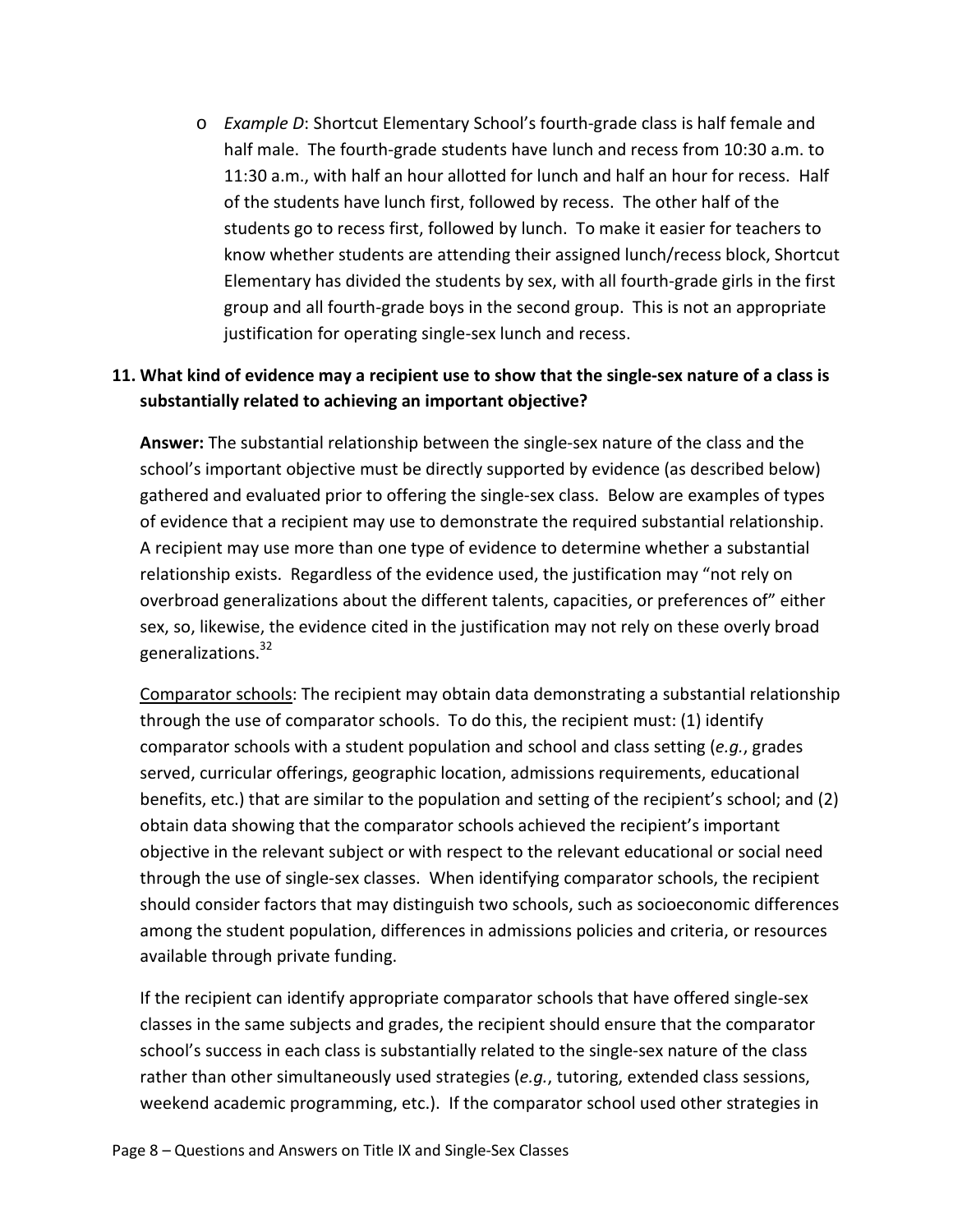its single-sex class, the recipient will need to take further steps in order to show a substantial relationship between its important objective and the single-sex nature of the class because it would be very difficult to determine whether any success in the comparator school was due to the single-sex nature of the class or the other strategies that were used. One way for the recipient school to demonstrate that the single-sex nature of the class contributed to the students' success is to try the other strategies used by the comparator school in a coeducational setting at the recipient's school prior to offering a single-sex class and to compare the results relative to the important objective that the recipient seeks to achieve.

o *Example E*: A majority of seventh-grade boys at Evidentiary Middle School have scored "not proficient" on the State science exam for the past three years. The school has identified a public school in a neighboring district, Comparator Middle School, which has dramatically increased its seventh-grade boys' scores on the State science exam over the past five years. Comparator Middle School is roughly the same size as Evidentiary Middle School, and both schools serve students at the same grade level and of similar socioeconomic status. Evidentiary Middle School would like to implement Comparator Middle School's science program in hopes that Evidentiary's seventh-grade boys will achieve similar success.

In achieving its gains, Comparator Middle School offered a single-sex science class for seventh-grade boys. The State science exam scores of male students in that class increased significantly. The all-boys science class used a newly developed curriculum and textbook, implemented a double-period science class, offered after-school tutoring to all students in the class, and implemented a mandatory robotics-themed Saturday school for the seventh-grade students in those classes.

Evidentiary Middle School implemented these same sex-neutral strategies in its coeducational seventh-grade science classes: it adopted the curriculum and textbook used by Comparator, increased class time to make science a doubleperiod class, offered after-school tutoring, and implemented the same mandatory robotics-themed Saturday school. It offered these classes on a coeducational basis for three years, but the science scores of its seventh-grade boys remained stagnant. At that point, consistent with the needs objective, Evidentiary decided to offer an all-boys seventh-grade science class in conjunction with the sex-neutral strategies listed above.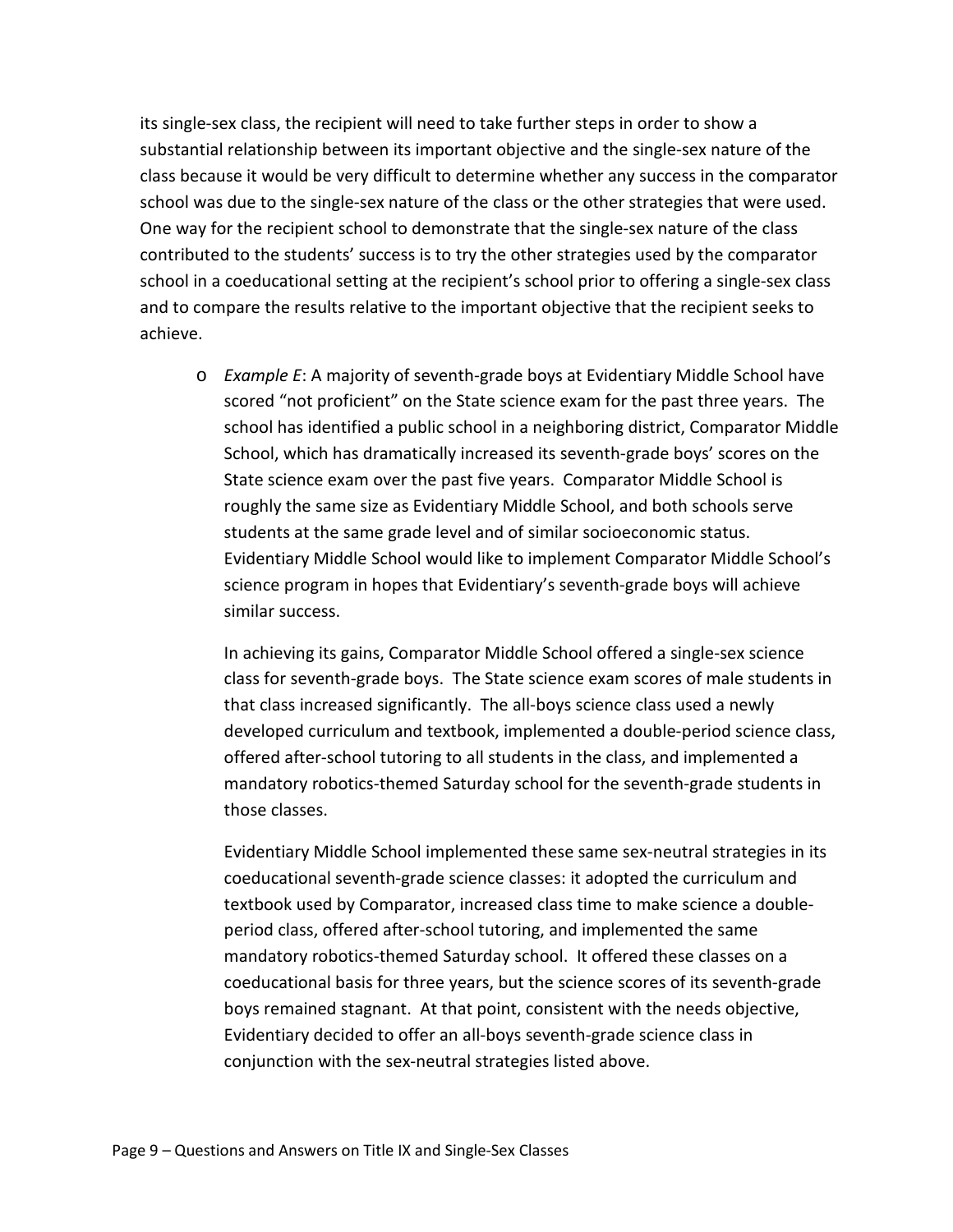Given these facts, OCR would find that Evidentiary Middle School had shown a substantial relationship between its objective of increasing its seventh-grade male students' proficiency on the State science exam and the single-sex nature of the boys science class it decided to offer.

o *Example F*: Most girls at Scientific High School do not enroll in AP Chemistry, though their grades and scores on State science exams suggest that they would be good candidates for the class. Boys at Scientific High School do enroll in AP Chemistry and all students otherwise take advantage of the school's widely diverse class offerings. Consistent with the diversity objective, Scientific High School would like to improve the educational achievement of its students by increasing female enrollment in AP Chemistry by further expanding its class offerings to include an all-girls AP Chemistry class.

Scientific High School has identified two schools in nearby districts that have implemented an all-girls AP Chemistry class. These schools are approximately the same size as Scientific High School, and all three schools serve students at the same grade level and of similar socioeconomic status. All three are neighborhood schools with no specific admissions requirements, and all students receive transportation to and from school through the applicable district.

Over the last three years, since the implementation of those classes, the enrollment rate of female students in AP Chemistry has steadily increased at both of the two comparator schools. Female enrollment in those schools' coeducational AP Chemistry classes has stayed roughly the same. The schools did not change any other aspect of their AP Chemistry programs; the single-sex classes are identical to their coeducational counterparts.

Given these facts, OCR would find that, through its overall policy to provide diverse educational opportunities, Scientific High School had shown a substantial relationship between the single-sex nature of the girls science class and its important objective of improving the educational achievement of its students by increasing female enrollment in AP Chemistry.

Research Evidence: Research evidence demonstrating the effectiveness of single-sex classes in circumstances sufficiently similar to the school's circumstances may also satisfy the substantial relationship requirement. A 2005 Department-commissioned survey found the results of available research on the general use of single-sex education were equivocal.<sup>33</sup> Nonetheless, to satisfy the substantial relationship requirement, OCR will accept a research study that: 1) employs a rigorous research design for causal inference; 2) demonstrates the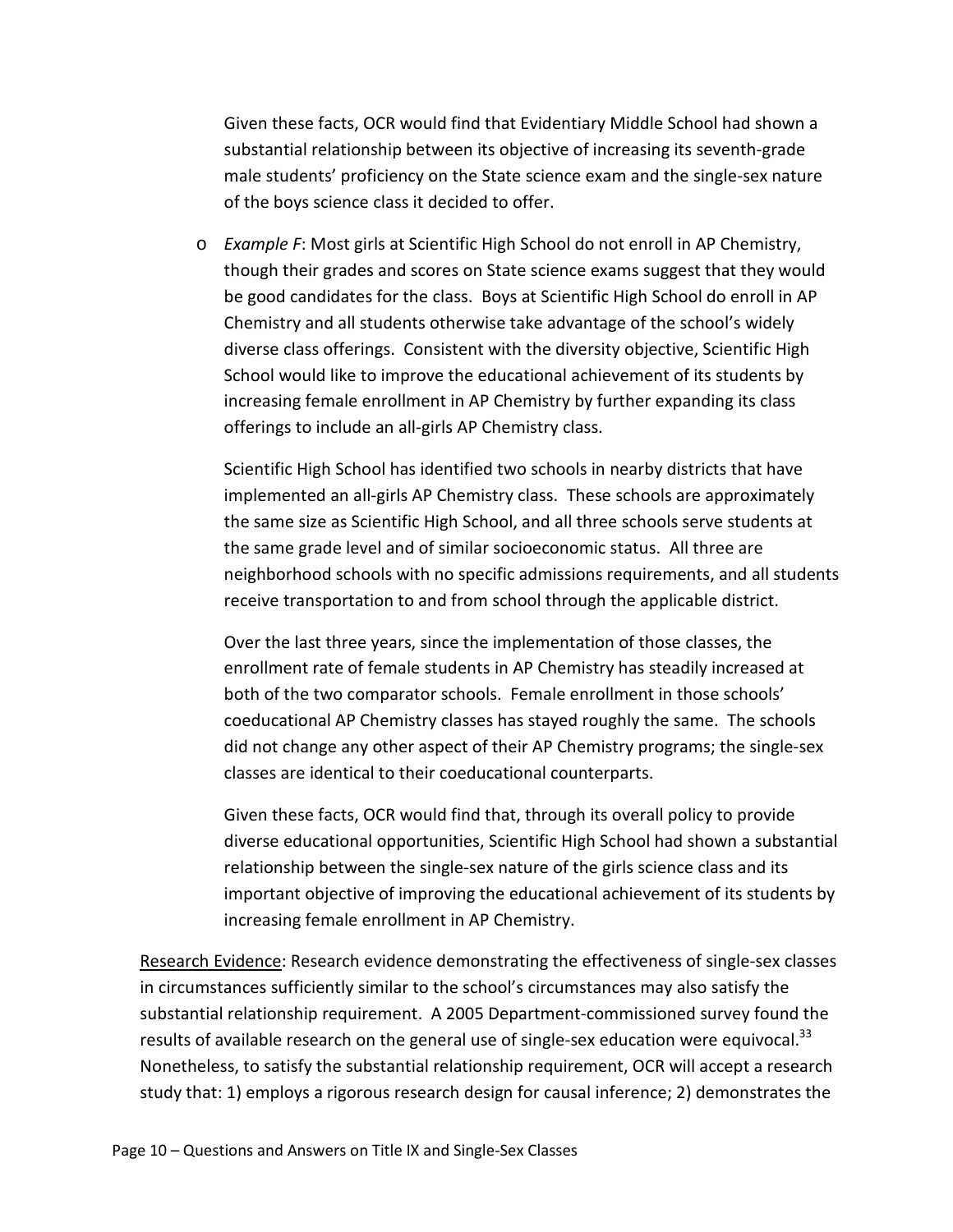effectiveness of the single-sex nature of the class with respect to the specific important objective at issue (*e.g.*, improving achievement in Algebra or reducing infractions requiring discipline); and 3) includes a sample that overlaps with the proposed populations or settings (*e.g.*, ninth-grade girls in low-income communities) that the recipient is targeting. The standards set forth in the Department's *What Works Clearinghouse Procedures and Standards Handbook*<sup>34</sup> provide an appropriate guide for assessing the strength of a study of the effectiveness of the intervention (*e.g.*, limiting a class to a single sex) in addressing the school's important objective.

o *Example G:* Town Elementary School would like to offer an all-boys fourth-grade class to reduce the discipline problems of the boys in that grade. Before it offers this class, Town Elementary School finds a research study that meets the What Works Clearinghouse Procedures and Standards and concludes that boys ages five through ten in all-boys classrooms committed fewer infractions leading to discipline than boys in coeducational "control" classes with identical rules and procedures for discipline, curricula, educational strategies, teacher-student ratio, and student population (e.g., eligibility for free and reduced-price lunch).<sup>35</sup> The population and settings of the single-sex and coeducational classes examined in the study are almost identical to those of Town Elementary School's fourthgrade classes. Absent facts distinguishing the research classes from Town Elementary School's classes, OCR would find this study is sufficient to show a substantial relationship between the school's objective of reducing discipline and the single-sex nature of the class.

# <span id="page-15-0"></span>**12. May a recipient demonstrate a substantial relationship using a claim that a certain strategy, other than single-sex, is more effective for most members of one sex?**

**Answer**: Claims that a certain strategy (such as a teaching method or a specific learning environment) is more effective for most members of one sex will not be sufficient, standing alone, to show a substantial relationship between the single-sex nature of a class and the important objective. This is because such a strategy may be equally effective regardless of whether it is implemented in a single-sex or a coeducational setting. If the recipient wants to use that strategy in a single-sex setting, the recipient still needs to show that students will benefit from the fact that the class is single-sex. Therefore, even assuming a recipient had evidence showing that a certain strategy was particularly effective for one sex, the recipient would need further evidence showing that the exclusion of the other sex was necessary to make the strategy effective or, at the least, substantially more effective. (This showing could be made through the use of comparator schools or research evidence, described in the response to Question 11.)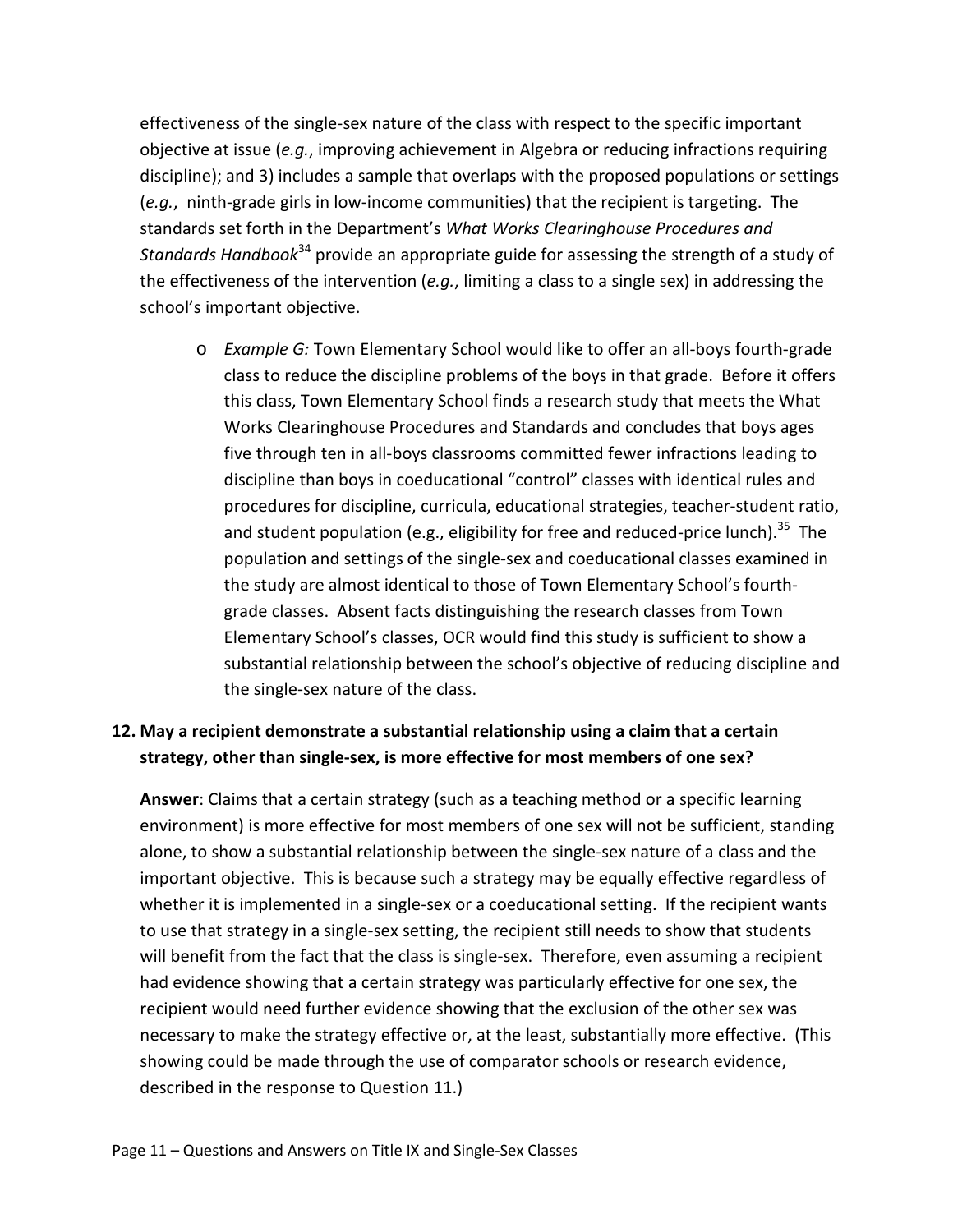o *Example H:* A majority of third-grade girls at Cold Elementary School are underperforming on State science tests. Cold Elementary School would like to implement an all-girls third-grade class that keeps the classroom temperature ten degrees higher than the school's other classrooms, because the school's principal has read an article suggesting that girls learn better in warmer temperatures and boys learn better in colder temperatures. The article did not cite to any studies comparing students in coeducational warm or cold classes with students in single-sex warm or cold classes, but rather simply concluded that all girls will learn better in a warm environment and that all boys will learn better in a cold environment. Even if this research were reliable, it would not prove that boys would learn better in a cold environment with no girls, or that girls would learn better in a warm environment with no boys.

Thus, the school cannot show a substantial relationship between the single-sex nature of the class and the anticipated increase in girls' State science test scores. If the school believes temperature affects educational outcomes, it can offer a coeducational "warm" and a coeducational "cool" classroom and use criteria, other than the student's sex, to decide which students would attend each of those coeducational classrooms, such as allowing students and parents to choose the learning environment they believe best suits each student.

#### *Evenhanded Offerings*

#### <span id="page-16-1"></span><span id="page-16-0"></span>**13. What is the evenhandedness requirement?**

**Answer**: A recipient must treat male and female students evenhandedly in implementing its important objective.<sup>36</sup> The evenhandedness requirement means that a recipient offering single-sex classes must provide equal educational opportunities to students regardless of their sex, with the end result that both sexes receive substantially equal classes.<sup>37</sup>

### <span id="page-16-2"></span>**14. How does the evenhandedness analysis apply if a recipient is asserting the diversity objective?**

**Answer:** If the recipient asserts the diversity objective, and it has identified single-sex classes for which it can demonstrate a substantial relationship to its important objective, it must still ensure that the choice of diverse educational opportunities, including single-sex or coeducational classes, is offered evenhandedly to male and female students. To do this, it must conduct a thorough and impartial assessment of what single-sex classes to offer to each sex, and then offer those classes evenhandedly to its students.<sup>38</sup> Thus, under the diversity objective, if a recipient is able to justify single-sex classes for both sexes, offering single-sex classes for only one sex will likely violate the evenhandedness requirement,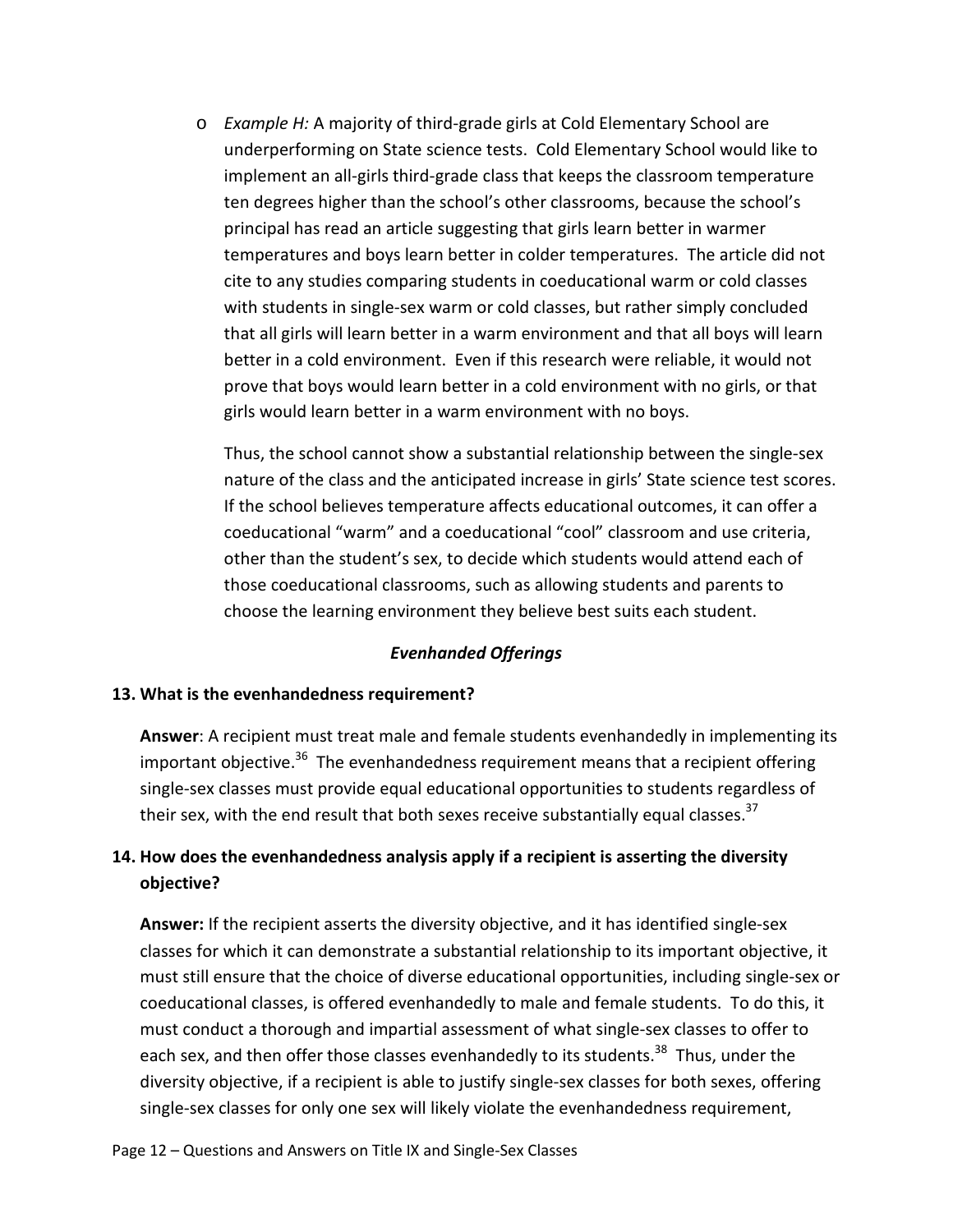unless the recipient can show that it evenhandedly gauged the interest of both sexes and the excluded sex was not interested in having the option to enroll in single-sex classes. Likewise, if one sex is offered single-sex classes in the school's core subjects, while the other sex is only offered single-sex classes in the school's non-core subjects, OCR would not find that the recipient is offering classes in an evenhanded manner.

o *Example I*: Advanced High School would like to use single-sex classes to increase enrollment of both male and female students in its AP Physics, English, or American History classes. Advanced High School has already determined that it can meet the requisite regulatory requirements of the Department's Title IX regulations for all of these classes, but because of staffing concerns, the school can only offer single-sex classes in one subject. Advanced High School conducted a survey to determine which subject male students would prefer; the male students chose AP Physics. Because it could only devote one teacher to singlesex classes, Advanced High School did not survey its female students, but decided instead to offer the female students a single-sex AP Physics class, as well.

This would violate the evenhandedness requirement. Even though all students are being offered identical single-sex classes, taught by the same teacher, the assessment of which class to offer favored the male students.

This does not mean, however, that male and female students must always be offered single-sex classes in the same subjects. To ensure evenhandedness, once it has completed its justification for each single-sex class, a recipient may wish to collect pre-enrollment information from parents<sup>\*</sup> and students or survey parents and students about interest in enrolling in single-sex classes in each subject. If students of one sex lack interest in a singlesex class in a certain subject, the recipient would not be required to provide them a singlesex class in that subject.

o *Example J:* Nearby Middle School is considering adding single-sex classes to the diverse array of other classes it offers. Having documented its justification for the addition of single-sex classes in Pre-Algebra, American History, English, and Geometry, the school surveys all parents and students to determine whether students would be interested in taking any of these classes on a single-sex basis. Forty eighth-grade boys express interest in all-male Pre-Algebra and American

<sup>\*</sup> When this document refers to "parents," the term encompasses both parents and legal guardians.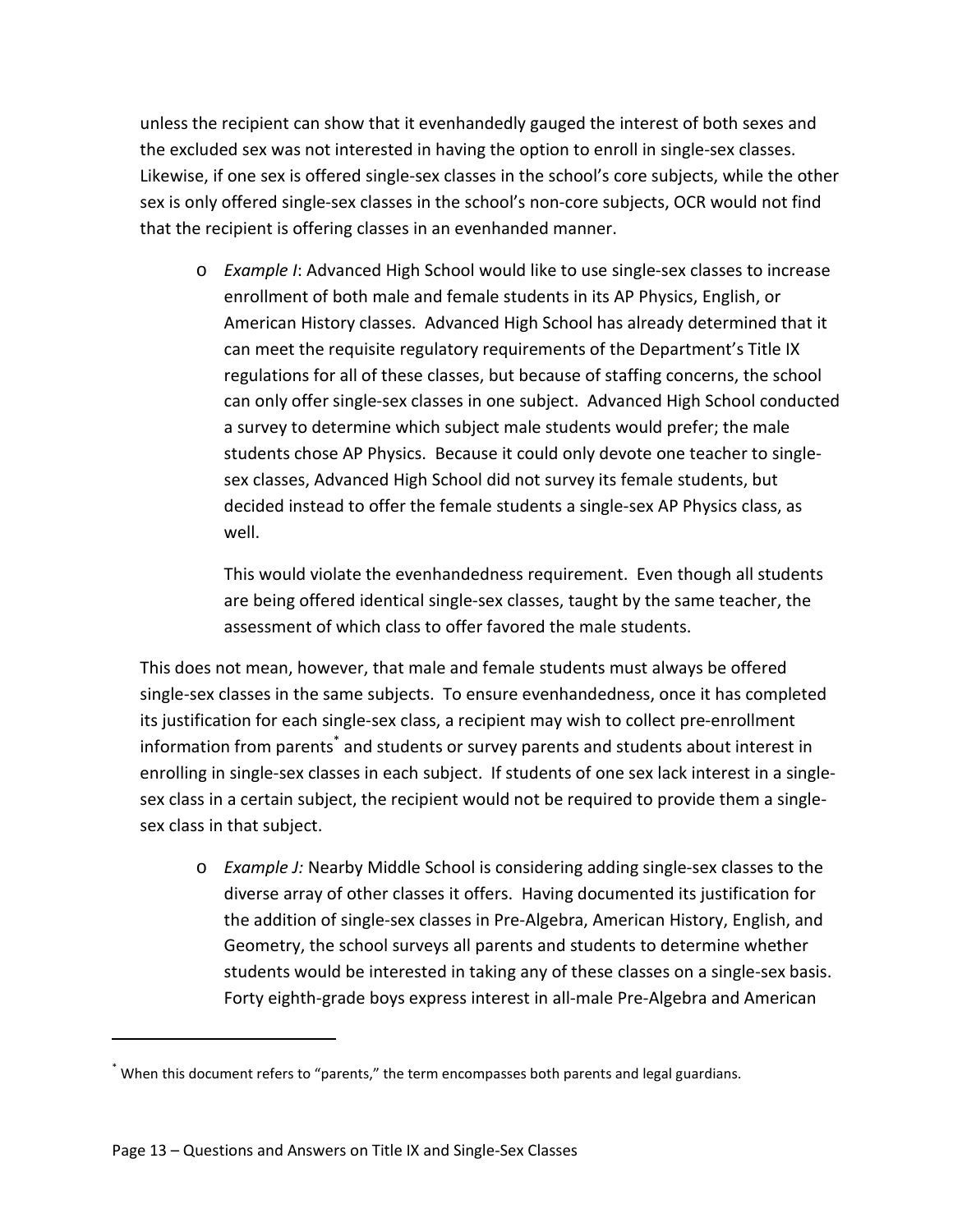History classes, while only two girls request these classes on a single-sex basis. Thirty-five eighth-grade girls request all-female English and Geometry classes, while no boys request these classes on a single-sex basis. In this scenario, Nearby Middle School may offer the all-male Pre-Algebra and American History classes and all-female English and Geometry classes to its eighth-grade students without violating the evenhandedness requirement.

# <span id="page-18-0"></span>**15. How does the evenhandedness analysis apply if a recipient is asserting the needs objective?**

**Answer**: If the recipient asserts the needs objective, the evenhandedness analysis is different from the analysis used under the diversity objective. Under the needs objective, the recipient must first conduct an assessment to identify the educational needs of its students, and then determine how to meet those needs on an evenhanded basis.<sup>39</sup> If a recipient has evidence demonstrating that a single-sex class in a particular subject would meet the particular, identified educational needs of students of both sexes and that the single-sex nature of the classes is substantially related to meeting the needs for both sexes, then if the recipient offers a single-sex class in that subject, it must do so for both sexes. On the other hand, if the evidence shows that the single-sex class in that subject would meet the particular, identified needs of only one sex or that the single-sex nature of the class would be substantially related to meeting the needs of only one sex, a recipient may not offer the single-sex class to students of the other sex. That recipient would instead have to determine, based on its assessment of the educational needs of both sexes, whether a single-sex class in another subject should be offered to the excluded sex, in order to meet the evenhandedness requirement.<sup>40</sup>

o *Example K:* Faraway High School intends to offer an all-boys AP English class because the percentage of its male students passing the AP English exam is far below the district average. The school's female students pass the AP English exam at a rate higher than the district average. The reverse is true with respect to AP Physics: the percentage of girls passing the AP Physics exam is far below the district average, while the boys' scores suggest no deficiency.

Under these circumstances, Faraway High School may provide an all-boys AP English class without offering an all-girls AP English class because there is no particular identified need for such an all-girls class. To meet the evenhandedness requirement, however, in light of data showing its female students' deficiency on the AP Physics exam, the school must first research whether an all-girls AP Physics class would be substantially related to increasing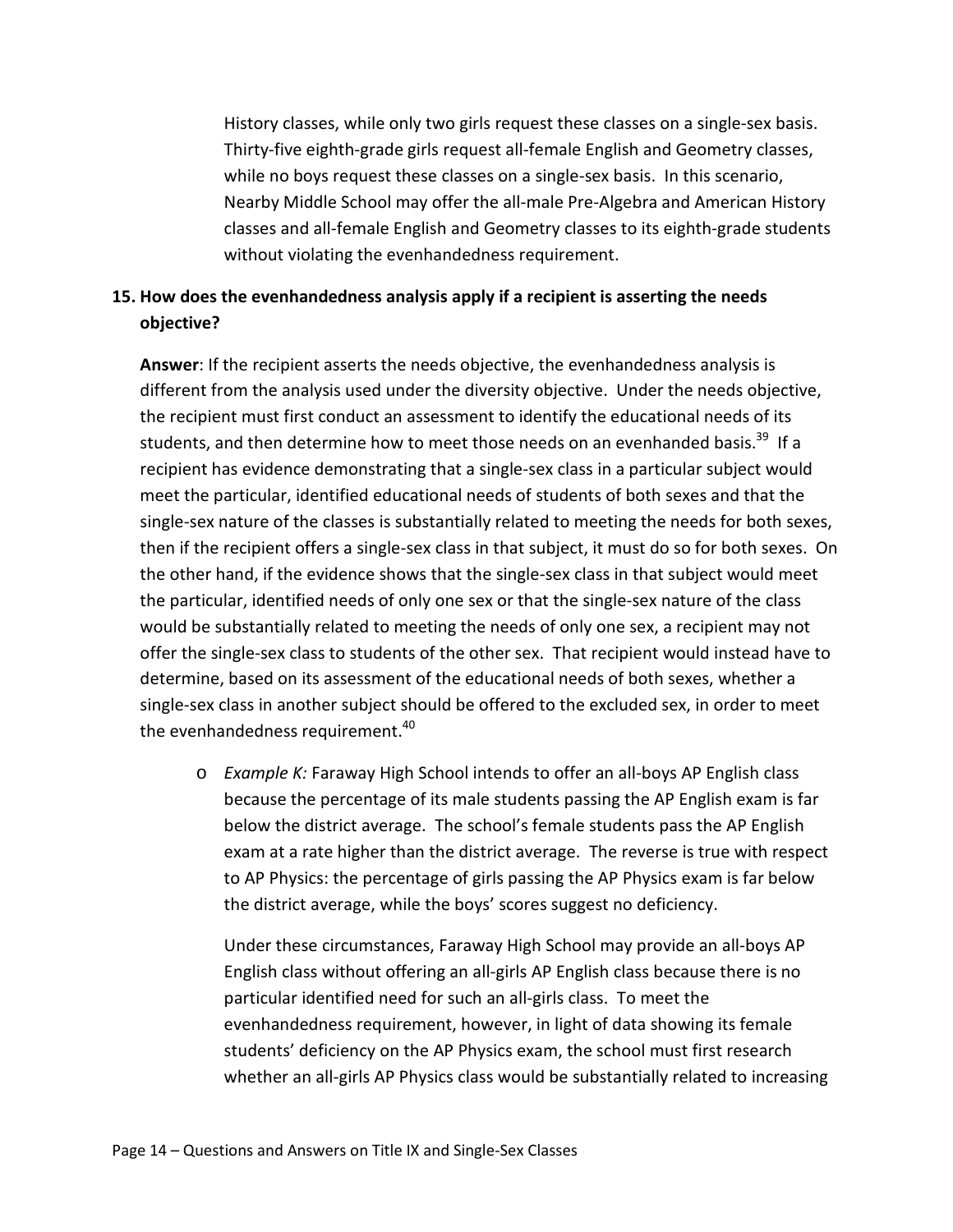female students' proficiency on that exam. If so, then the school must offer the female-only AP Physics class as well.

#### *Voluntariness*

### <span id="page-19-1"></span><span id="page-19-0"></span>**16. Who decides whether a student enrolls in a single-sex class?**

**Answer**: The Department's Title IX regulations require that student "enrollment in a singlesex class or extracurricular activity" be "completely voluntary."<sup>41</sup> To meet this requirement, OCR strongly encourages recipients to obtain the affirmative consent from the parents to enroll a student in a single-sex class.<sup>42</sup> Nevertheless, OCR will defer to State law to determine whether a student or the student's parents will have ultimate decision-making authority regarding whether a student will be enrolled in a single-sex class. If State law is silent, a recipient may use its educational judgment, based on the age and circumstances of its students and its normal class assignment procedures. The affirmative consent of the designated decision-maker, whether the parent or the student, must be received before assigning a student to a single-sex class.

# <span id="page-19-2"></span>**17. May a recipient assign students to a single-sex class as long as it permits students to opt out of the class?**

**Answer**: No. Regardless of whether the authority rests with the student or the parent, the decision-maker must affirmatively opt into a single-sex class; the student may not simply be assigned to a single-sex class by the school and then be permitted to opt out.<sup>43</sup> If no affirmative consent is received, the student must be enrolled in a coeducational class.<sup>44</sup> OCR recommends that such affirmative consent come in the form of a written, signed document.45

# <span id="page-19-3"></span>**18. May a recipient make it easier to enroll in a single-sex class than it is to enroll in a coeducational class?**

**Answer:** No. A school cannot use a less stringent class enrollment procedure for its singlesex classes than it does for its coeducational classes. In order for the choice to be completely voluntary, a school may not influence the choice to enroll in one class over the other. In assessing whether a decision to enroll in a single-sex class was voluntary, OCR will consider, among other things, whether the choice was influenced by extraneous factors. For example, any authorization (*e.g.*, a permission slip) or procedure (*e.g.*, a pre-enrollment meeting with a guidance counselor) that is required for enrolling in a coeducational class, but not for enrolling in the single-sex counterpart would render involuntary the choice to enroll in the single-sex class.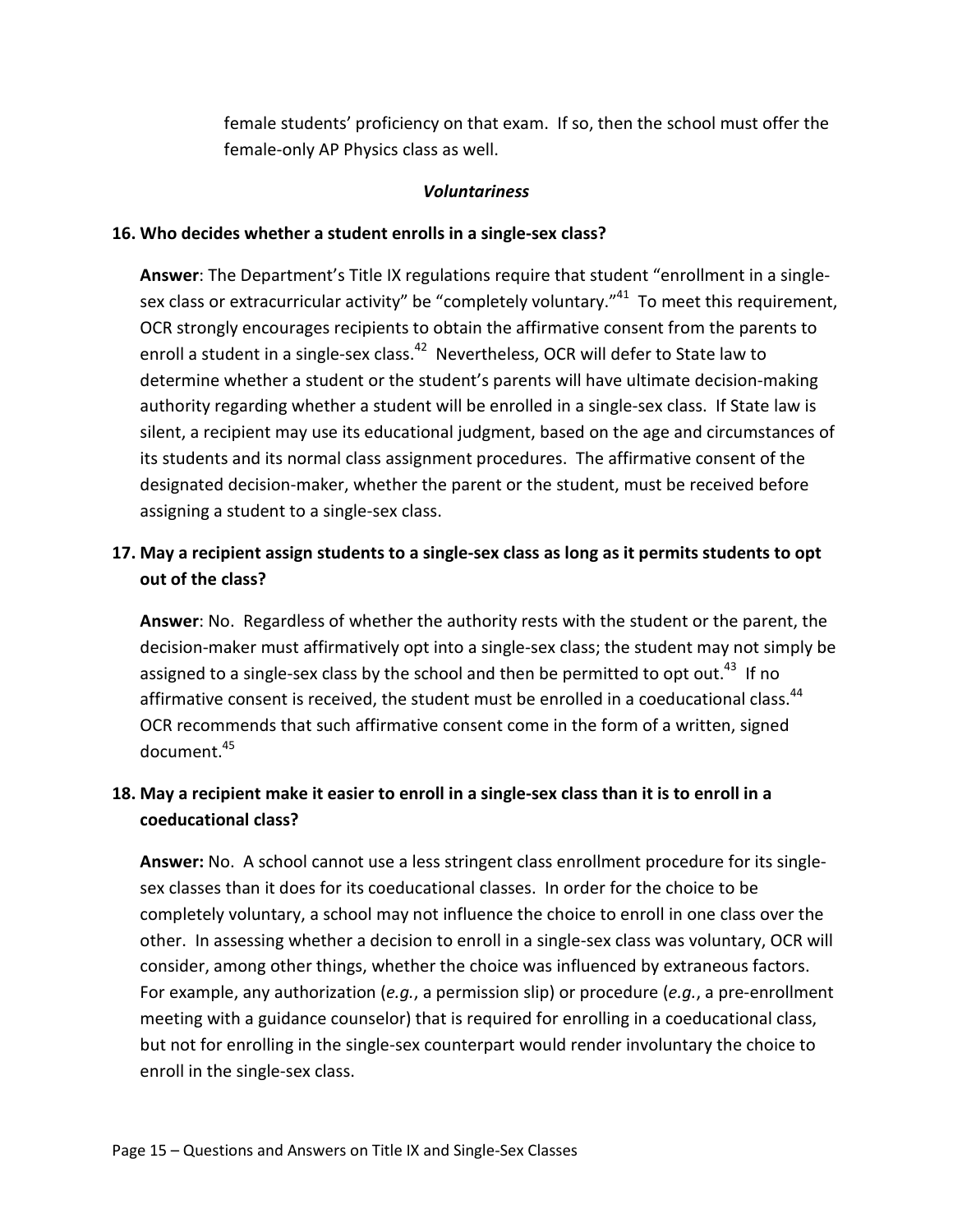#### <span id="page-20-0"></span>**19. How does the breadth of class offerings affect voluntariness?**

**Answer:** For the single-sex class to be voluntary, a recipient must offer a substantially equal coeducational class in the same subject.<sup>46</sup> (Factors for determining substantial equality are discussed in the response to Question 22.) If a student is forced to choose between taking a single-sex class in a particular subject and not taking a class in that subject, the choice to take the single-sex class is not voluntary.Likewise, if the only honors class in a given subject is a single-sex class, a student's selection of that single-sex class will not be considered voluntary. And if a student must take a single-sex class in order to avoid a coeducational option that is set at a remedial level, the single-sex class will also not be considered voluntary. (Classes with such differences may also violate the requirement of offering a substantially equal coeducational class, discussed in the responses to Questions 21 and 22.)

### <span id="page-20-1"></span>**20. What additional steps should a recipient take to ensure that participation in a single-sex class is completely voluntary?**

**Answer:** Because an uninformed decision may, in many circumstances, not be completely voluntary, OCR recommends that recipients provide pre-enrollment information about each class to students and parents in sufficient time and in a manner that is accessible to those with disabilities and with limited English proficiency so that the decision-maker can make an informed choice. 47

This pre-enrollment information should explain that the decision-maker has the option of choosing between the coeducational and single-sex class;<sup>48</sup> describe the similarities and differences between the coeducational and single-sex classes; and provide a summary of the recipient's justification for offering the single-sex option. OCR recommends that preenrollment disclosures specify that parents and students have the option of reviewing the recipient's full justification (and any periodic evaluations, described in the responses to Questions 23 through 28) upon request. In providing this pre-enrollment information, recipients must ensure that the information is conveyed in a way that does not pressure parents to enroll students in a single-sex class.

o *Example L*: Steering Elementary School is planning to implement single-sex fifthgrade reading and math classes for both boys and girls. To comply with the Title IX regulatory requirements for establishing new single-sex classes, over the summer, the school sends an information packet to every parent of an incoming fifth-grade student that includes: the school's justification for its single-sex classes; the data upon which the school relied in developing its justification; a statement that substantially equal coeducational reading and math classes are available; and a description of the differences between the single-sex and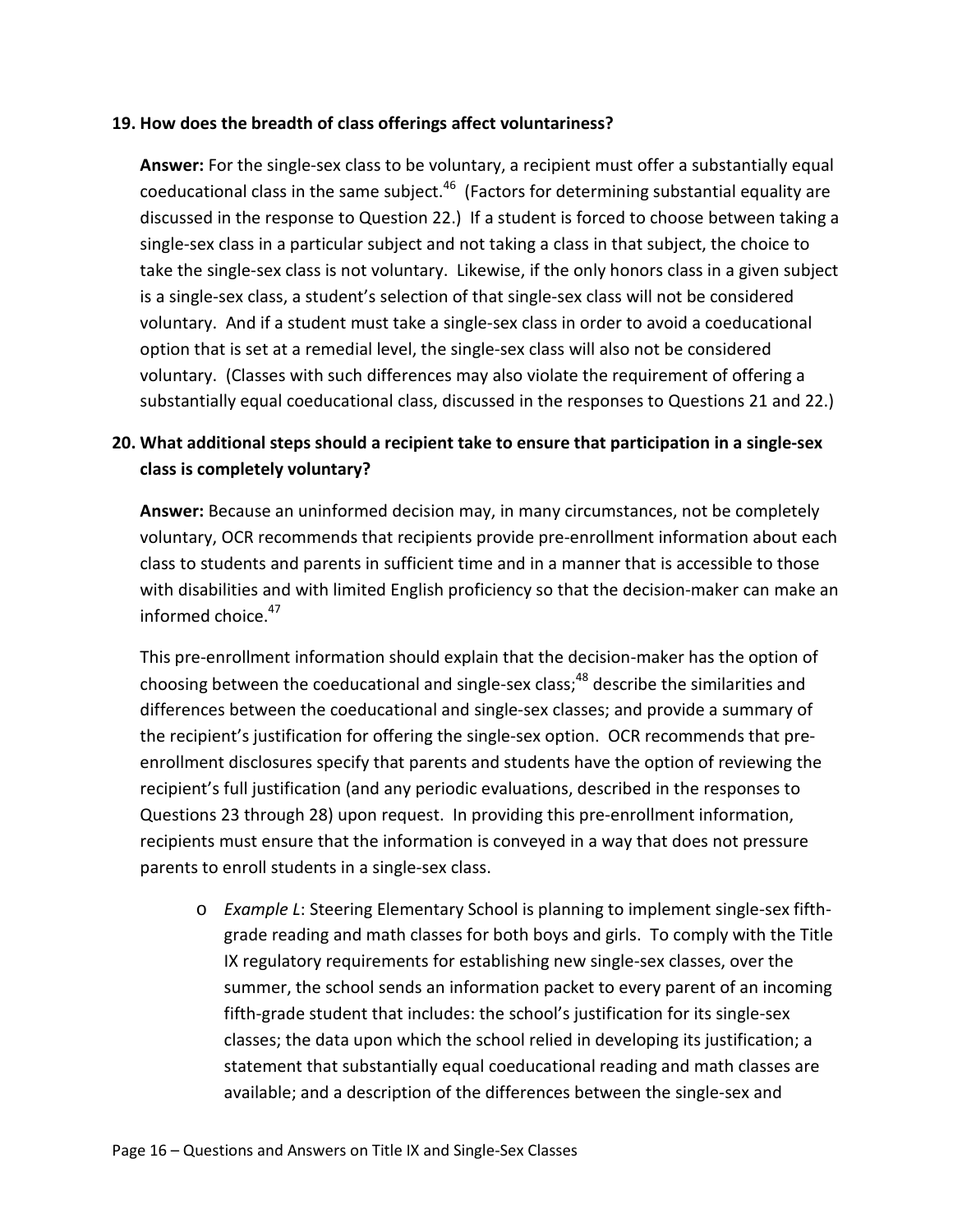coeducational classes. In each packet are two consent forms—one for the reading class and one for the math class—allowing parents to opt in to each single-sex class. The form states that if a parent does not return the form for a given class, his or her child will be placed in a substantially equal coeducational class.

A week before school starts, the principal of Steering Elementary School calls all of the parents who have not returned the consent forms to remind them of the option to enroll their children in single-sex classes. He encourages them to take advantage of the single-sex classes, and explains that if there is not enough interest to sustain them, the school will not be able to provide the classes to anyone. He explains that many people are interested in the single-sex classes, and warns parents against being the individuals who "hold up" implementation of the "unique and beneficial opportunity."

Although the elementary school's practice of sending an impartial information packet home to parents, along with an appropriate opt-in form, is a good one, OCR would consider the principal's later behavior to be inappropriate pressure to enroll in a single-sex class. His warning inappropriately suggested that a parent should consider factors outside of his or her child's educational wellbeing (including ensuring that other students have access to single-sex classes). Any consent forms received after the principal's phone calls would not be valid.

#### *Substantially Equal Coeducational Option*

# <span id="page-21-1"></span><span id="page-21-0"></span>**21. Must a recipient offer a substantially equal coeducational option for every single-sex class offered?**

**Answer**: Yes. A recipient that offers a single-sex class must provide all other students, including students of the excluded sex, with a substantially equal coeducational class in the same subject.<sup>49</sup> At least one substantially equal coeducational section must be offered in each subject for which there is a single-sex class, and more than one section may be needed because every student who requests a coeducational option must be enrolled in one. Once the preferences of students seeking a coeducational class are met, a school may offer more than one single-sex section in a given subject if enrollment in that subject warrants it.

o *Example M*: If a school offers each of its 50 eighth-grade boys the choice between single-sex or coeducational Algebra classes, and 40 choose a single-sex class and 10 choose a coeducational class, the school may offer two single-sex sections and only one coeducational section of Algebra. This is permissible, so long as every student who sought the coeducational option was enrolled in a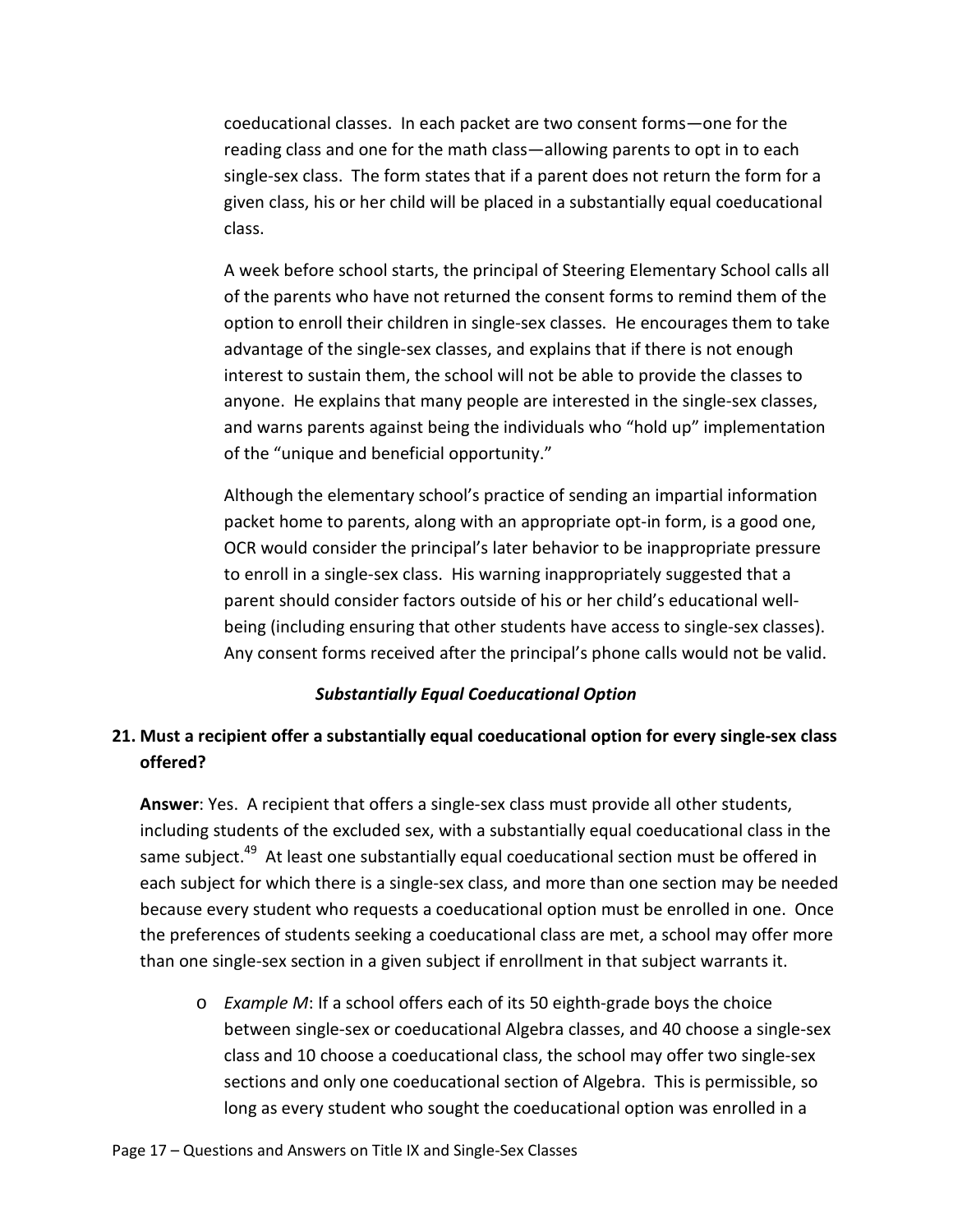substantially equal coeducational class. (Additionally, the school may also be required to provide a substantially equal single-sex class for its eighth-grade girls, consistent with the evenhandedness requirement discussed in the responses to Questions 13 through  $15.$ )<sup>50</sup>

A school is not obligated to provide a single-sex class to any individual student, even if that student opted into the single-sex class. The school must consider the number of students interested in the option and the school's need to provide a substantially equal coeducational class for all other students, including students of the excluded sex. Thus, in the example above, if all of the eighth-grade boys opted into the single-sex Algebra class, resulting in the substantially equal coeducational class enrolling only girls, the school could not honor all of the requests for the single-sex boys class, because doing so would deny the girls a substantially equal coeducational class.

# <span id="page-22-0"></span>**22. What factors will OCR consider in determining whether a coeducational class is substantially equal to the single-sex class?**

**Answer**: OCR will consider all relevant factors, both individually and in the aggregate, in determining whether a coeducational class is substantially equal to the single-sex class.<sup>51</sup> Although the single-sex and coeducational classes do not need to be identical with respect to each factor, they need to be substantially equal. This means that if one class is significantly superior with respect to one factor, or slightly superior with respect to many factors, the classes are likely not substantially equal.<sup>52</sup> The Department's Title IX regulations include a non-exhaustive list of factors, each of which is addressed individually below, that OCR will consider while conducting a complaint investigation or compliance review. OCR will consider all relevant factors in determining whether a coeducational class and a singlesex class are substantially equal.<sup>53</sup> Whether information is relevant will depend on the specific facts and circumstances of each case, because each single-sex class seeks to achieve a different objective and may be offered in a different way.

- The admissions criteria and policies;
	- o *Example N*: College-Bound High School offers single-sex and coeducational classes in AP Spanish. Both the coeducational and single-sex AP Spanish classes were open only to students with a grade point average of 3.5 or higher and who participate in a summer language program. On these facts, OCR would consider the admissions criteria and policies to be substantially equal.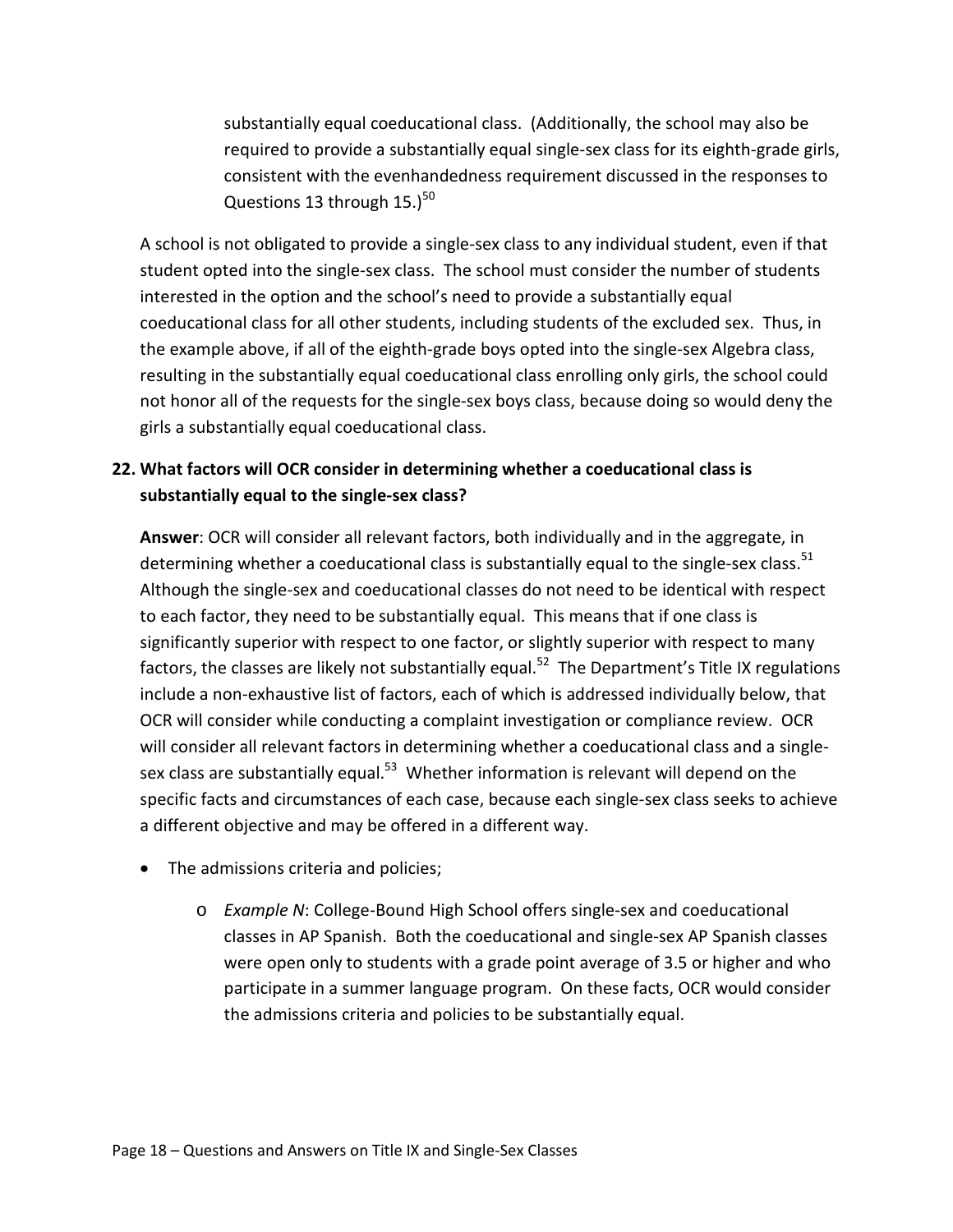- The educational benefits provided, including the quality, range, and content of curriculum and other services, and the quality and availability of books, instructional materials, and technology;
	- o *Example O:* Tech-Savvy Middle School offers single-sex and coeducational biology classes. The coeducational classes follow a curriculum that uses textbooks with corresponding videos, which the students watch on a DVD player in the classroom, to teach lessons. The single-sex classes incorporate individually issued laptops, which allow for interactive, technology-based lessons, into the curriculum. On these facts, OCR would not consider the educational benefits provided to be substantially equal.
- The qualifications of faculty and staff;
	- o *Example P:* Tenured Middle School ensures that an equal proportion of first- and second-year teachers as compared to more experienced teachers are assigned to its single-sex and coeducational Pre-Algebra classes. All of the Pre-Algebra teachers have a background in mathematics and receive training on teaching the school's Pre-Algebra curriculum. Prior to teaching the class, each teacher must demonstrate content knowledge and competencies in the relevant teaching methods. On these facts, OCR would consider the qualifications of the faculty of the classes to be substantially equal.
- Geographic accessibility; $54$ 
	- o *Example Q:* Centrally Located High School offers one all-male and one all-female chemistry class onsite. For students wishing to take this class on a coeducational basis, Centrally Located High School has entered into an agreement with Distant High School, 15 miles away, which will accept Centrally Located High School's students. Because of traffic in the district, it would take students approximately 30 minutes each way to travel to the class at Distant High School, resulting in an hour of lost instruction time. On these facts, OCR would not consider the geographic accessibility of the classes to be substantially equal.
- The quality, accessibility, and availability of facilities and resources provided to the class;
	- o *Example R:* Updated High School offers both coeducational and single-sex Chemistry classes. The coeducational Chemistry class is held in a chemistry lab that was original to the building, constructed in 1970. Updated High School added a new wing in 2010, which includes a new chemistry lab that offers stateof-the-art equipment and incorporates interactive technology. The single-sex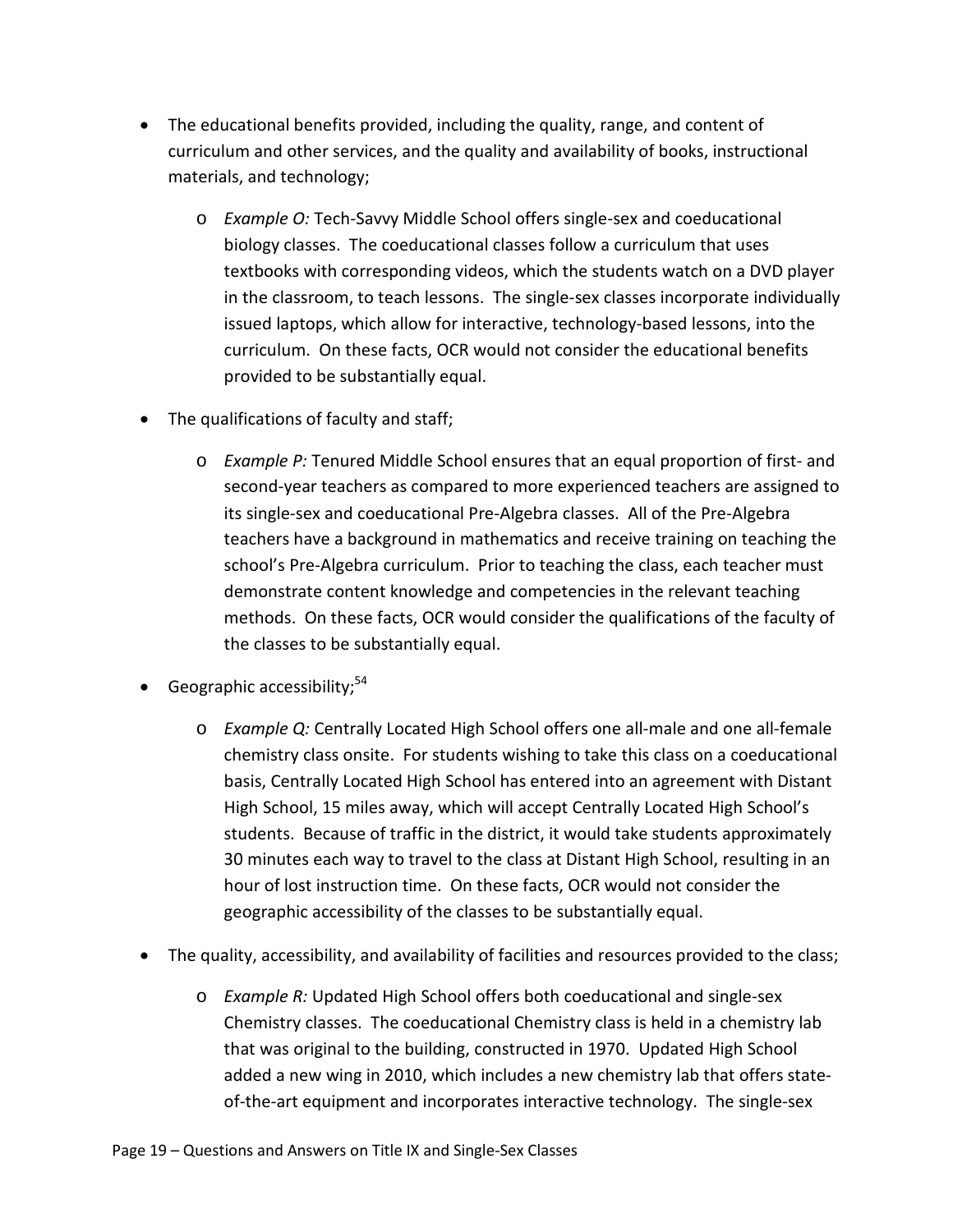Chemistry classes are held in the new lab. On these facts, OCR would not consider the facilities and resources of the classes to be substantially equal.

- Intangible features, such as the reputation of faculty.
	- o *Example S:* Connected High School offers two single-sex journalism classes: one for boys and one for girls. A journalist for a local newspaper teaches both of these classes. The journalist is well connected in the local media community, and in the past, she has assisted students with obtaining internships at local media outlets. The school also offers a coeducational journalism class that is taught by an individual with a degree in English, but who has never worked in the field or been involved in a school journalism program. On these facts, OCR would not consider the reputation of the faculty (an intangible feature) of the two classes to be substantially equal.

#### *Periodic Evaluations*

### <span id="page-24-1"></span><span id="page-24-0"></span>**23. How often must a recipient conduct an evaluation of its single-sex programs?**

**Answer**: The recipient must evaluate each of its single-sex classes, and the original justification behind each single-sex class, at least every two years.<sup>55</sup> A recipient may decide to conduct evaluations more frequently (because its own findings have identified concerns or for other reasons). If OCR investigates a recipient and identifies compliance problems, OCR may require the recipient to conduct more frequent evaluations.<sup>56</sup>

#### <span id="page-24-2"></span>**24. What is the purpose of these evaluations?**

**Answer**: The recipient must use these periodic evaluations to ensure that each single-sex class it offers is based upon genuine justifications, does not rely on overly broad generalizations about either sex, and continues to be substantially related to the achievement of the important objective (see the responses to Questions 7 through 12).<sup>57</sup> The periodic evaluations should also confirm that substantially equal single-sex classes are offered if necessary to comply with the evenhandedness requirement (*see* the responses to Questions 13 through 15), and that a substantially equal coeducational alternative to each single-sex class is available (*see* the responses to Questions 21 and 22). The periodic evaluations must assess evidence and data related to the recipient's single-sex classes, rather than relying on the comparator school or research evidence used at the justification stage (*see* the response to Question 27).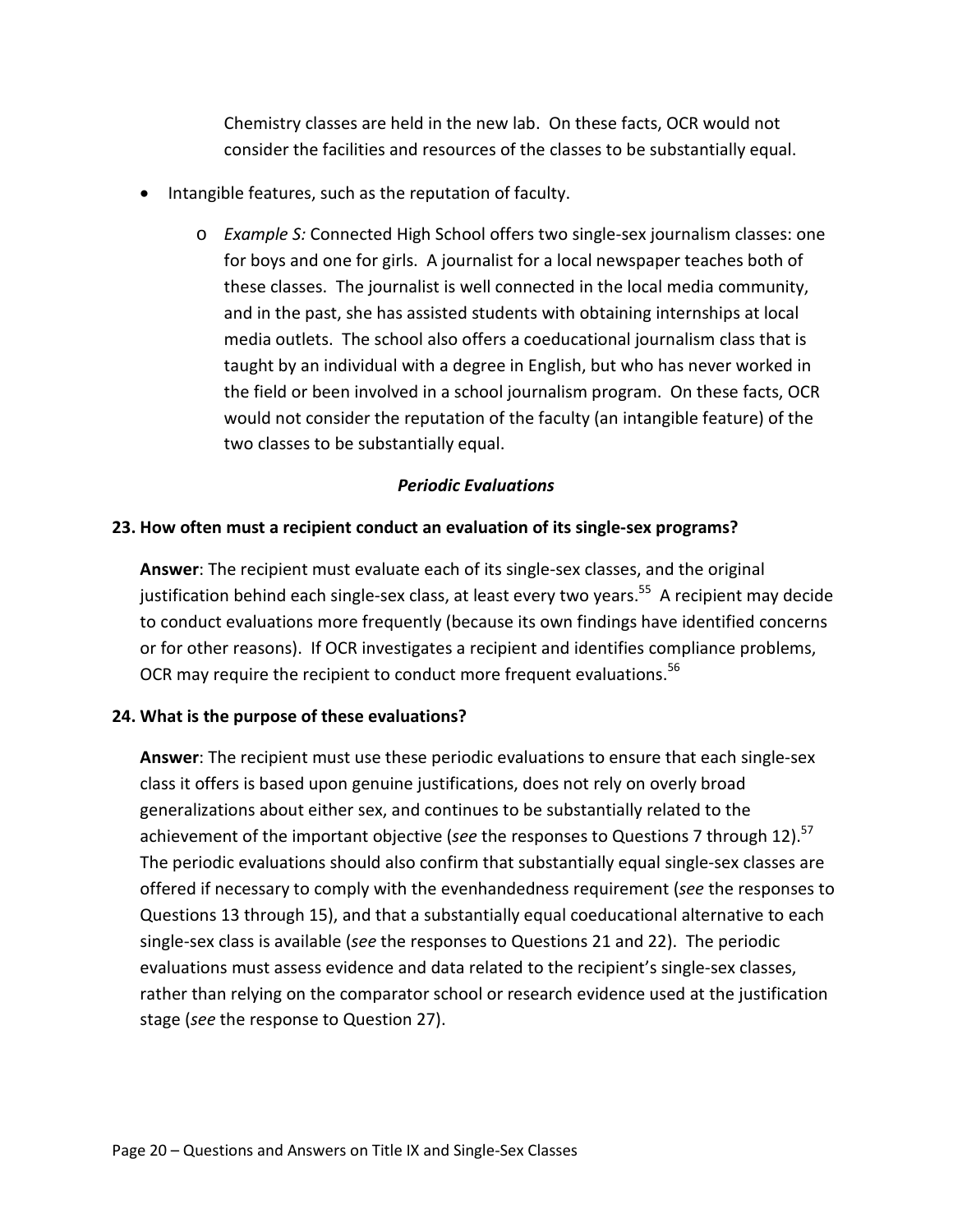#### <span id="page-25-0"></span>**25. Must the periodic evaluation address the way a single-sex class is taught?**

**Answer**: Yes. Because of the risk that single-sex classes may lead to the adoption of classroom methods or strategies that revert to sex stereotypes, the Department's Title IX regulations require that the recipient ensure that each single-sex class is operated in a manner that does not "rely on overly broad generalizations about the different talents, capacities, or preferences of either sex."<sup>58</sup> Thus, classroom methods or strategies should be chosen on the basis of their effectiveness in teaching the individual students in the class, without regard to the sex of those students. Of course, it may be difficult to ascertain why certain methods or strategies were chosen, so the following information is intended to help schools understand how OCR will conduct its analysis during a complaint investigation or compliance review.

If identical classroom methods and strategies—including choices about classroom activities and environment—are used in single-sex classes for boys and in single-sex classes for girls (or in a single-sex class and a coeducational class), the evaluation of the way the classes are taught is complete. This is because the use of the same methods and strategies for classes for boys and classes for girls offers no reason to believe the decision to use those methods and strategies was based on overly broad generalizations about either sex.

But if different classroom methods or strategies are used in single-sex classes for boys than are used in single-sex classes for girls (or in a single-sex class in comparison with its coeducational counterpart), then the recipient must evaluate whether the decision to adopt these different methods or strategies was made in reliance on overly broad generalizations. In some cases, the different methods or strategies used in single-sex classes may simply be the result of the professional choices of an individual teacher without regard to the sex of his or her students. If the recipient can show that the teacher would have selected identical methods and strategies even if he or she were teaching a single-sex class of the opposite sex or a coeducational class, OCR will likely conclude that the school did not use overly broad generalizations about either sex. In determining whether the recipient has made this showing, OCR will consider such factors as the methods and strategies historically used by the teacher, and the timing of any changes in the teacher's methods and strategies.

If, however, the methods or strategies were selected because of the sex of the students in the class, the risk of sex stereotypes is at its greatest because methods and strategies that are based on sex ignore the differences among students of the same sex. When a teaching method or strategy is, in fact, selected on the basis of the sex of the students, its use must be directly supported by evidence demonstrating that the particular method or strategy is more effective for one sex than the other or is more effective when used in a single-sex setting. (The response to Question 12 addresses the appropriate way to assess whether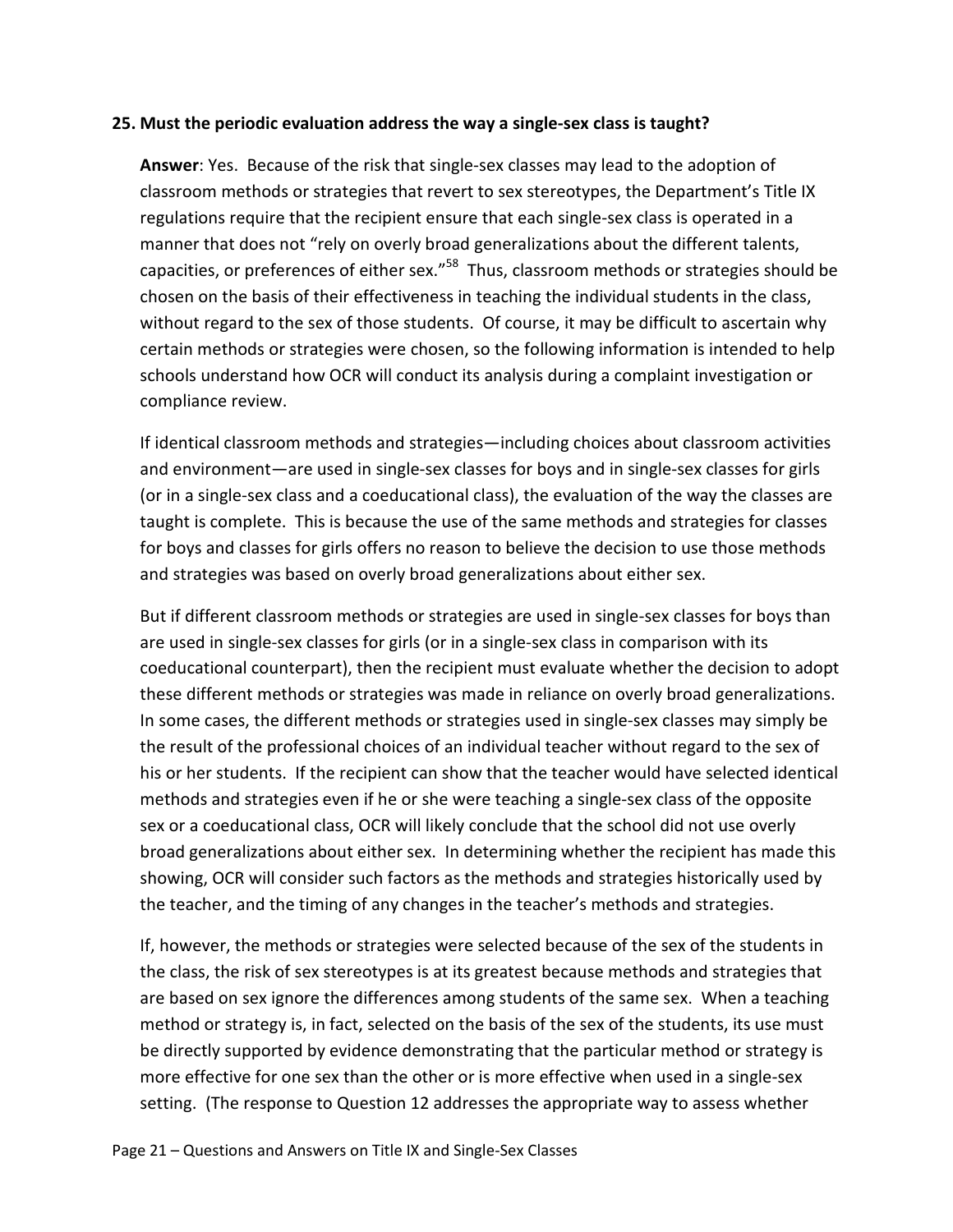strategies that are purported to be more effective for one sex may be used in a single-sex setting.)It would not be enough to show that there is evidence about differences between boys and girls that does not directly involve that particular teaching method or strategy. For example, while there is, of course, evidence that biological differences between males and females exist,<sup>59</sup> evidence of general biological differences is not sufficient to allow teachers to select different teaching methods or strategies for boys and girls.<sup>60</sup>

o *Example T:* Quiet Elementary School created single-sex fourth-grade classes for both boys and girls. During the school year, the teachers of the single-sex classes became aware of studies that show that girls are born with a significantly more sensitive sense of hearing than boys, and that the differences grow larger as the children grow older. Relying on those studies, the school decided that the boys class would incorporate speaking in a loud tone, while the girls class would not.

A periodic evaluation of the boys class would indicate reliance on overly broad generalizations about the sexes with respect to teaching methods. Use of the specific teaching method (loud talking) would not comply with Title IX because the teachers did not rely on evidence that directly linked that particular teaching method or strategy to improved educational achievement for boys. Instead, they relied on a purported biological difference (that there are, on average, biological differences in the hearing sensitivity of the sexes) to conclude that the particular teaching method or strategy was appropriate. This general difference between the sexes, even if true, does not by itself provide evidence that loud talking will be more effective in teaching for one sex than the other or more effective in a single-sex setting. The leap from the biological differences to the use of a particular teaching method or strategy for students of one sex, without the support of evidence regarding the educational effectiveness of the method or strategy for one sex over the other, resulted in an overly broad generalization (that loud talking would improve boys' ability to learn). Because of the overly broad generalization, the school would have to discontinue its use of this teaching method for the all-boys class.

The teaching method itself is permissible. A recipient is still free to incorporate loud talking in a coeducational class or in single-sex classes for both boys and girls. But a recipient may not limit that method of instruction only to the singlesex class for boys on the basis of the overly broad generalization described above.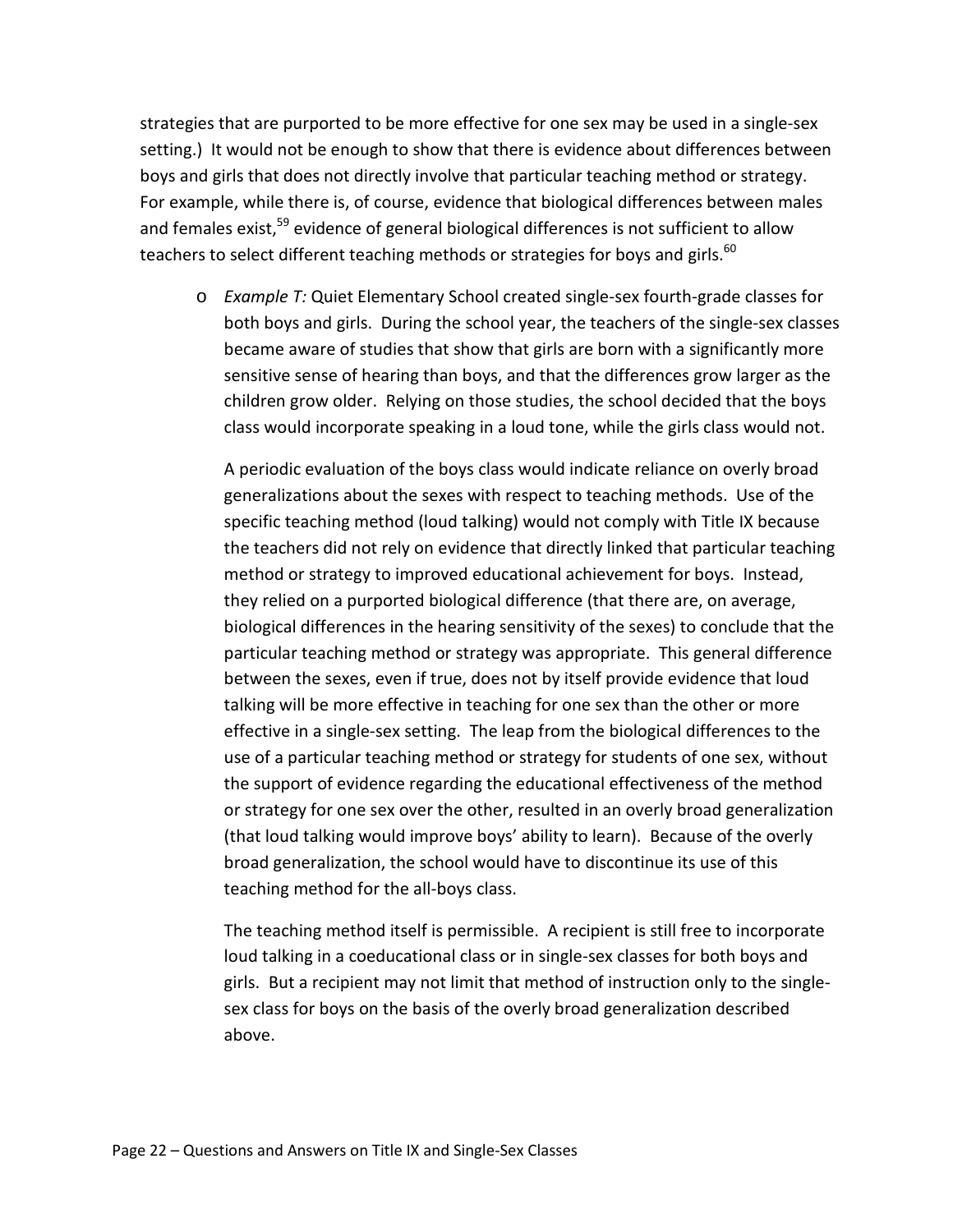#### <span id="page-27-0"></span>**26. How should the evaluations be made available to the public?**

**Answer**: OCR recommends wide distribution of the evaluations, through the recipient's website and otherwise. Like the initial justification, these evaluations could be useful to parents who are deciding whether to enroll their children in single-sex classes and would help ensure the choice is completely voluntary.

# <span id="page-27-1"></span>**27. How will OCR determine whether a periodic evaluation demonstrates that a single-sex class is still substantially related to the recipient's important objective?**

**Answer**: OCR will consider all relevant sources of evidence in determining whether the single-sex nature of the class remains substantially related to the recipient's important objective. Whether evidence is relevant will depend on the specific facts and circumstances of each case, because each single-sex class seeks to achieve a different objective and may be offered in a different way. The evidence presented in a recipient's periodic evaluation must be related to the recipient's single-sex classes, rather than the evidence relied upon in the justification stage. Possible sources of evidence include, but are not limited to: students' grades; students' scores on standardized statewide or districtwide exams; discipline rates; attendance data; enrollment data; and educators' observation and evaluation of the effectiveness of each class.

Because the biennial evaluations must show that the single-sex nature of the class results in achievement of, or progress toward, the recipient's important objective, a comparison between the students in the single-sex class and the substantially equal coeducational class is appropriate.<sup>61</sup> To best assess the effectiveness of each class, OCR recommends that schools monitor the progress of the individual students in each class from year to year. This will help ensure that any comparison between a single-sex class and a substantially equal coeducational class controls for variations among students. Positive or negative changes related to the recipient's objective for all students in the single-sex class should be averaged together; the same should be done for students in the coeducational class. The school can then compare these averages to see how students in the single-sex class fared in comparison to their peers in the substantially equal coeducational class. The same procedure should be used to assess the single-sex class the following year. If, based on these averages, a coeducational class outperforms a substantially equal single-sex class, it is likely that OCR would find that the single-sex class is not substantially related to the recipient's objective. Of course, the evidence will vary based on the school's objective. For example, if the school implemented a single-sex class in an attempt to lower discipline rates, discipline statistics should be analyzed.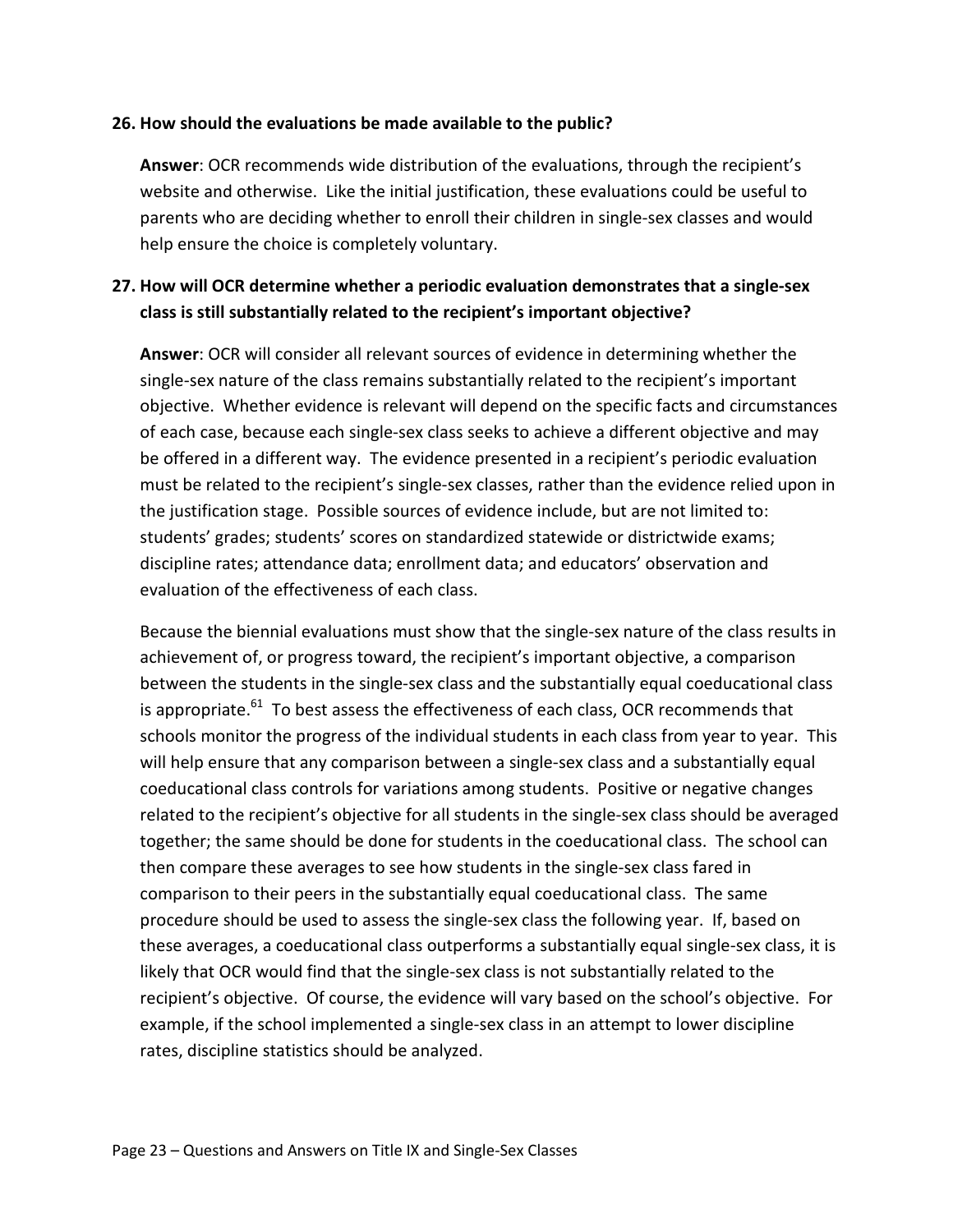o *Example U*: A middle school offers three substantially equal sections of tenthgrade American Literature: an all-girls class, an all-boys class, and a coeducational class. The school's objective is to increase proficiency on the State English exam. At the end of the first school year, to gather information for the periodic evaluation required at the end of the second school year, each student's score on the state English exam is compared to his or her score on the previous year's exam. The school averages the change in scores of students in the all-girls class, the all-boys class, and the coeducational class, respectively. The proficiency rate of students in the coeducational class increased slightly. By contrast, the proficiency rates of the students in the all-boys and all-girls classes both increased significantly. The difference in average increases between the single-sex classes and the coeducational class is statistically significant. The averages are similar the following year. Under these circumstances, the evidence in this periodic evaluation would suffice to show a continuing substantial relationship between the single-sex nature of the classes and the objective to increase student's proficiency on the State English exam. Note, however, that the school must continue to conduct biennial evaluations to show that a substantial relationship between the single-sex nature of the classes and the school's objective persists.

Every recipient's ability to continue each single-sex class will depend on the recipient's circumstances, the particular objective articulated in the recipient's justification, and whether the comparative class data over time demonstrate a substantial relationship between that objective and the single-sex nature of the class. A recipient's evaluation should analyze and explain all factors that influenced the achievement of, or failure to achieve, the recipient's objective.

#### <span id="page-28-0"></span>**28. What is the role of the recipient's Title IX coordinator in conducting these evaluations?**

**Answer**: Every recipient must designate an employee to coordinate its efforts to comply with Title IX.<sup>62</sup> The Title IX coordinator is responsible for overseeing the school's response to Title IX reports and complaints and identifying and addressing any patterns or systemic problems revealed by such reports and complaints. This means that the Title IX coordinator must have knowledge of the requirements of Title IX, of the school's own policies and procedures on sex discrimination, and of all complaints raising Title IX issues throughout the school. The Title IX coordinator must also track and review complaints to identify and correct any systemic compliance issues. This would include any complaints that single-sex classes are being offered in violation of Title IX. Because of these responsibilities, OCR recommends that the Title IX coordinator be involved in assessing the compliance of the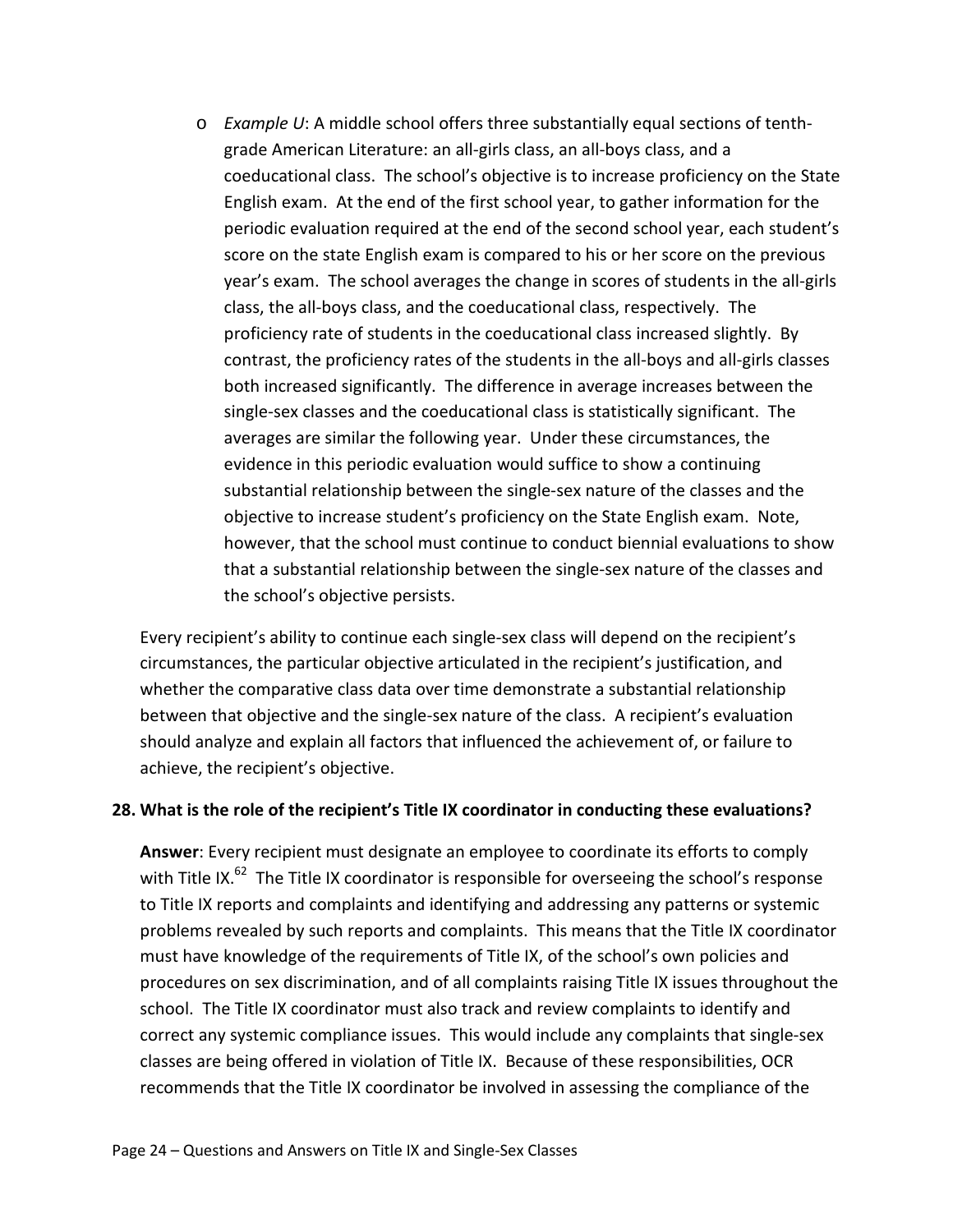recipient's single-sex classes, both when determining whether and how single-sex classes can be offered and during the recipient's periodic review of single-sex offerings.

### *Employment*

### <span id="page-29-1"></span><span id="page-29-0"></span>**29. May a recipient assign teachers to single-sex classes based on the sex of the teacher?**

**Answer**: No. A recipient must not assign teachers to single-sex classes on the basis that boys should be taught by men and girls should be taught by women or vice versa.<sup>63</sup> Title IX prohibits recipients from discriminating on the basis of sex in: employment; recruitment; compensation and benefits; job assignment, classification, and structure; and consideration and selection of individuals for jobs in any education program or activity operated by a recipient.<sup>64</sup> Although Title IX allows employment decisions based on sex "provided it is shown that sex is a bona-fide occupational qualification for that action,"<sup>65</sup> a school may not, for example, assign a male teacher, on the basis of his sex, to teach an all-boys class because the school thinks male students will prefer, respond better to, or learn more effectively from, a man.<sup>66</sup>

### <span id="page-29-2"></span>*Other Federal Protections for Students in Single-Sex Classes*

# <span id="page-29-3"></span>**30. May a recipient exclude students with disabilities or English language learners from a single-sex class so long as it permits them to participate in the substantially equal coeducational class?**

**Answer**: No. Students with disabilities or English language learners may not be excluded from single-sex classes because of their need for special education or related aids and services or English language services. $67$  Schools must ensure that students with disabilities participating in single-sex classes receive needed special education and related services in accordance with their individualized education programs, developed under Part B of the Individuals with Disabilities Education Act<sup>68</sup> (including, if applicable, the Part B educational placement provisions), or their plans developed under Section 504 of the Rehabilitation Act of 1973. Likewise, the school must provide the same English language services in single-sex classes as in coeducational classes.

### <span id="page-29-4"></span>**31. How do the Title IX requirements on single-sex classes apply to transgender students?**

**Answer:** All students, including transgender students and students who do not conform to sex stereotypes, are protected from sex-based discrimination under Title IX. Under Title IX, a recipient generally must treat transgender students consistent with their gender identity in all aspects of the planning, implementation, enrollment, operation, and evaluation of single-sex classes.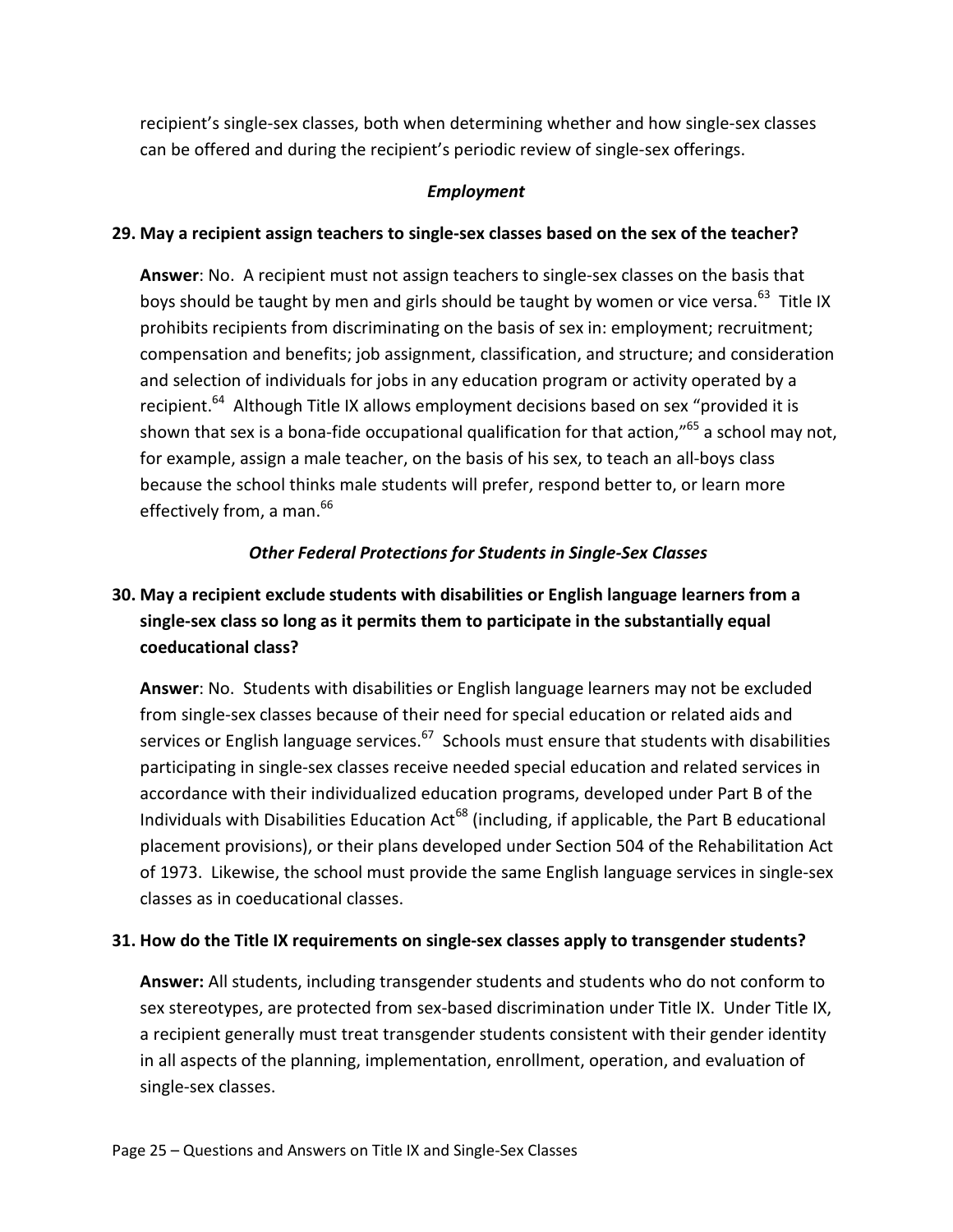### *Additional Topics*

# <span id="page-30-1"></span><span id="page-30-0"></span>**32. Which set of regulations governs a school within a school—the regulations governing single-sex schools or the regulations governing single-sex classes?**

**Answer:** If a recipient operates a single-sex school within another school or two single-sex academies, OCR will consider these to be single-sex classes within a coeducational school unless the two entities are administratively separate from each other.<sup>69</sup> This is a factspecific inquiry and will depend on the specific organization of the school within a school.

o *Example V:* A district operates dual single-sex academies that are housed in the same facility and share the same principal and certain support staff. The district claims that it need not comply with the Department's Title IX regulations on single-sex classes because each academy is a single-sex school. Because the two academies are not administratively separate, OCR would instead view the academies as one coeducational school offering single-sex classes in every subject.

### <span id="page-30-2"></span>**33. How can I contact OCR to get additional information or to file a complaint?**

**Answer:** A recipient, parent, student, or other member of the public who has a question or concern about a particular single-sex offering may contact the appropriate OCR regional enforcement office. To determine which OCR regional enforcement office handles inquiries and complaints in your State, please call 1-800-421-3481 or 1-800-877-8339 (TDD) or check OCR's website at [http://wdcrobcolp01.ed.gov/CFAPPS/OCR/contactus.cfm.](http://wdcrobcolp01.ed.gov/CFAPPS/OCR/contactus.cfm)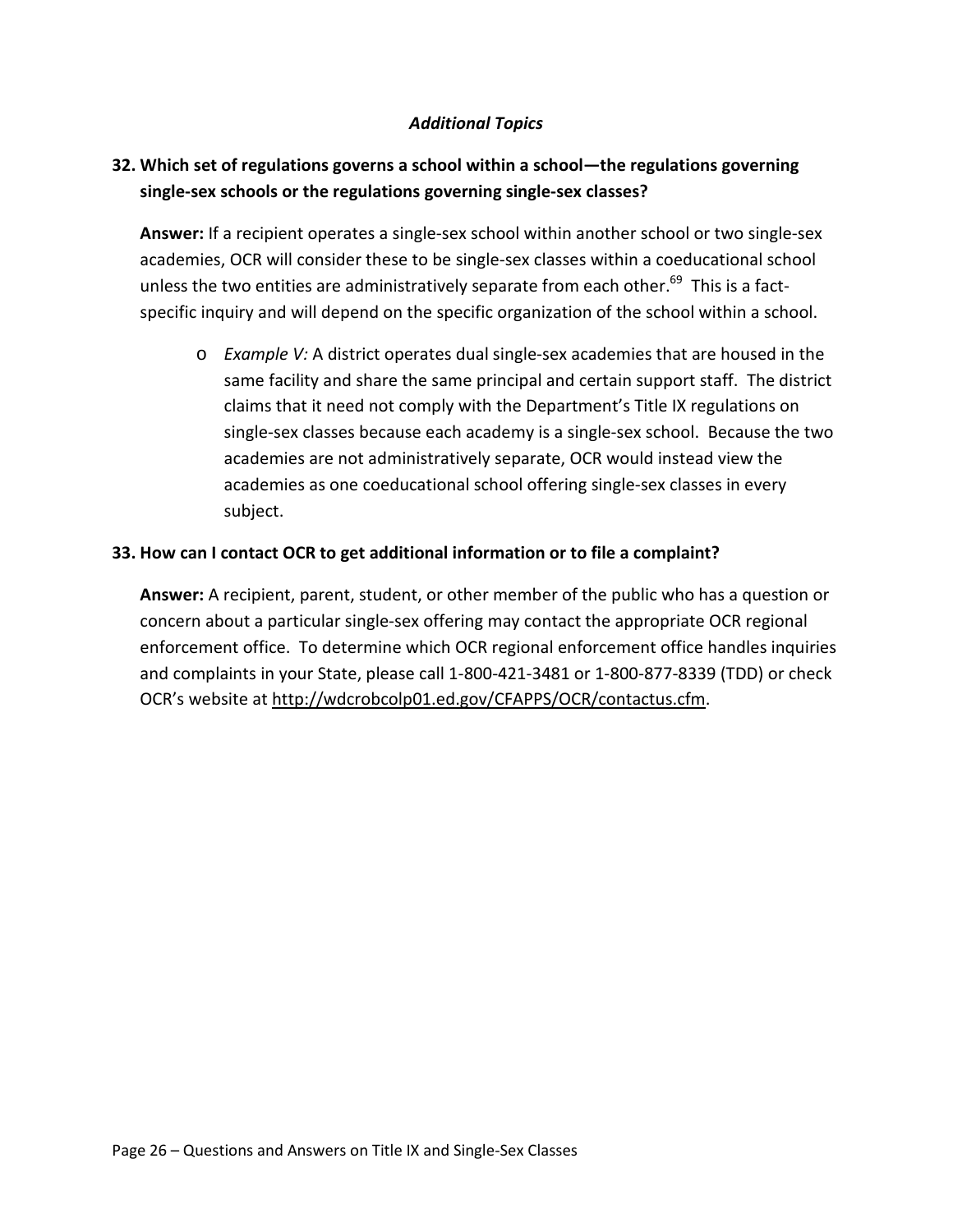### **OTHER FEDERAL LEGAL RESOURCES RELATED TO SINGLE-SEX EDUCATION:**

- Department of Education Title IX regulations: 34 C.F.R. part 106, available at <http://www2.ed.gov/policy/rights/reg/ocr/34cfr106.pdf>
- OCR Dear Colleague Letter on Single-Sex Title IX Regulations, dated January 31, 2007, available at<http://www.ed.gov/ocr/letters/single-sex-20070131.pdf>
- Final Rule: Nondiscrimination on the Basis of Sex in Education Programs or Activities Receiving Federal Financial Assistance, 71 Fed. Reg. 62,530 (October 25, 2006), available at <http://www2.ed.gov/legislation/FedRegister/finrule/2006-4/102506a.pdf>
- Brief for the United States as *Amicus Curiae*, *Doe v. Vermilion Parish Sch. Bd.*, No. 10-30378 (5th Cir.) (filed June 4, 2010), available at [http://www.justice.gov/crt/about/app/briefs/vermillion\\_brief.pdf](http://www.justice.gov/crt/about/app/briefs/vermillion_brief.pdf)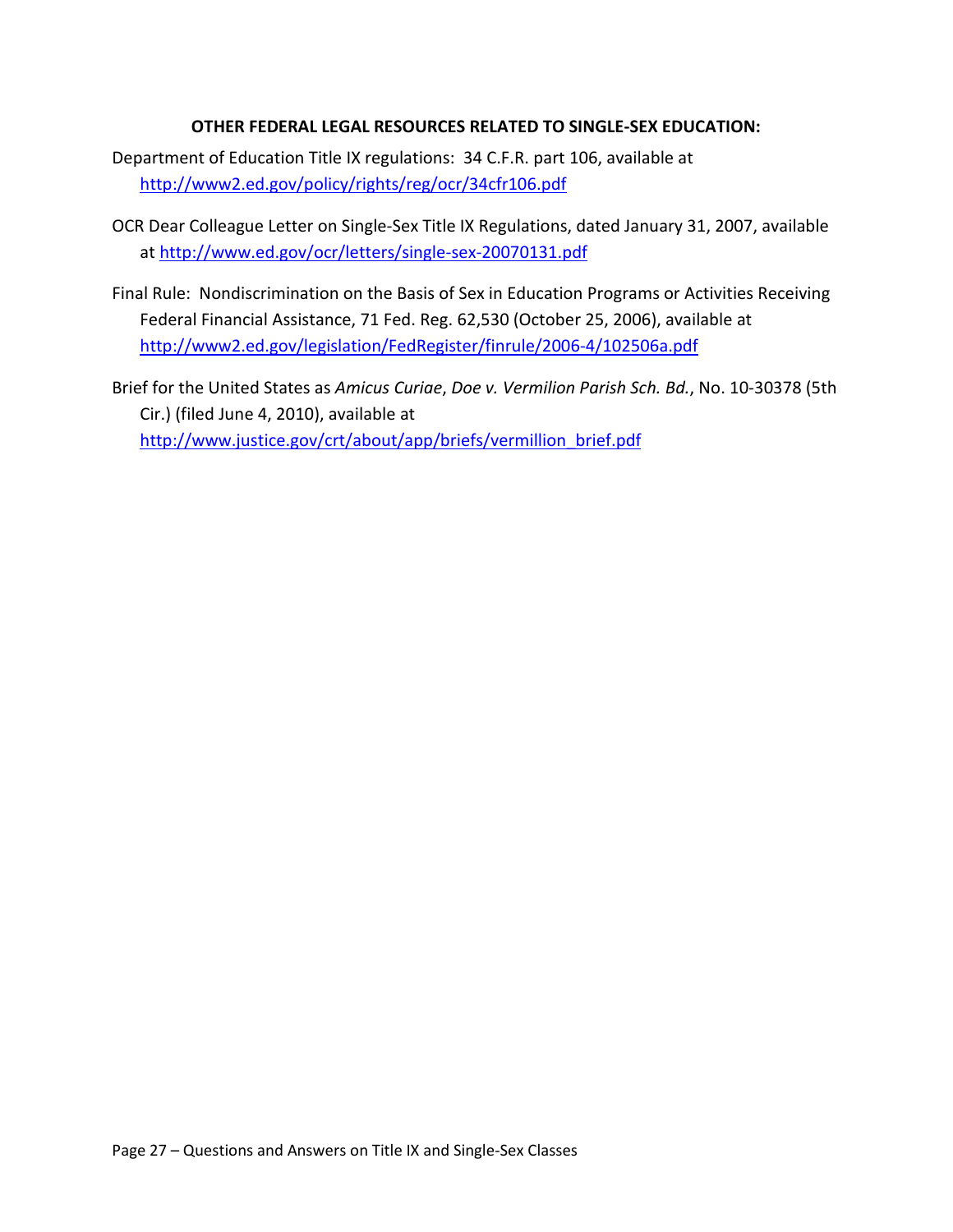<sup>1</sup> 20 U.S.C. §§ 1681-1688*.*

 $\overline{a}$ 

<sup>2</sup> *Id.*; *see also* 34 C.F.R. § 106.34.

<sup>3</sup> Private elementary and secondary schools are subject to the Department's regulatory requirements for single-sex classes if they receive Federal financial assistance directly from the Department or indirectly through an intermediary. Private elementary and secondary schools are not considered recipients of Federal financial assistance if the only form of assistance that they receive is through their students' participation in programs conducted by public school districts that are funded under Federal programs such as Title I of the Elementary and Secondary Education Act of 1965 or the Individuals with Disabilities Education Act. These private schools are not subject to these regulations, but public school districts must ensure that their programs, including services to private school students, are consistent with Title IX. *See* Nondiscrimination on the Basis of Sex in Education Programs or Activities Receiving Federal Financial Assistance: Final Regulations, 71 Fed. Reg. 62,530, 62,530 n.7 (Oct. 25, 2006).

<sup>4</sup> U.S. CONST. amend. XIV, § 1; *see also United States v. Virginia*, 518 U.S. 515, 531, 533 (1996) (holding, in a challenge to an all-male public postsecondary institution, that a party "seek[ing] to defend gender-based government action" under the Equal Protection Clause "must demonstrate an exceedingly persuasive justification for that action," which means the government "must show at least that the challenged classification serves important governmental objectives and that the discriminatory means employed are substantially related to the achievement of those objectives" (citations, brackets, and internal quotation marks omitted)).

<sup>5</sup> 42 U.S.C. §§ 2000c to c-9*.*

<sup>6</sup> 20 U.S.C. §§ 1703(c), 1705, 1720(c); *see also* 71 Fed. Reg. at 62,533 n.18 (referencing same).

 $^7$  34 C.F.R. § 106.71 (incorporating by reference 34 C.F.R. §§ 100.6-100.11 and 34 C.F.R. part 101).

<sup>8</sup> 34 C.F.R. § 106.6(b); *see also* 71 Fed. Reg. at 62,533 n.18 ("Public school and private school recipients also may be subject to State or local laws prohibiting single-sex classes or schools.").

 $9$  34 C.F.R. § 106.34(c).

 $10$  34 C.F.R. § 106.35; 34 C.F.R. § 106.2(o) (defining "institution of vocational education").

 $11$  34 C.F.R. § 106.15(c)–(e).

 $12$  20 U.S.C. §§ 1681-1688; 34 C.F.R. § 106.34(a).

 $13$  In addition to these exceptions, the Department's Title IX regulations do not prohibit schools from employing the following facially neutral tests or criteria even if they have a disproportionate effect on persons on the basis of sex: the grouping of students in physical education classes and activities by ability as assessed by objective standards of individual performance developed and applied without regard to sex; and the use of requirements based on vocal range or quality that may result in a chorus or choruses of one or predominantly one sex. 34 C.F.R. § 106.34(a)(2) and (4).

 $14$  34 C.F.R. § 106.34(a)(1).

 $15$  34 C.F.R. § 106.34(a)(3).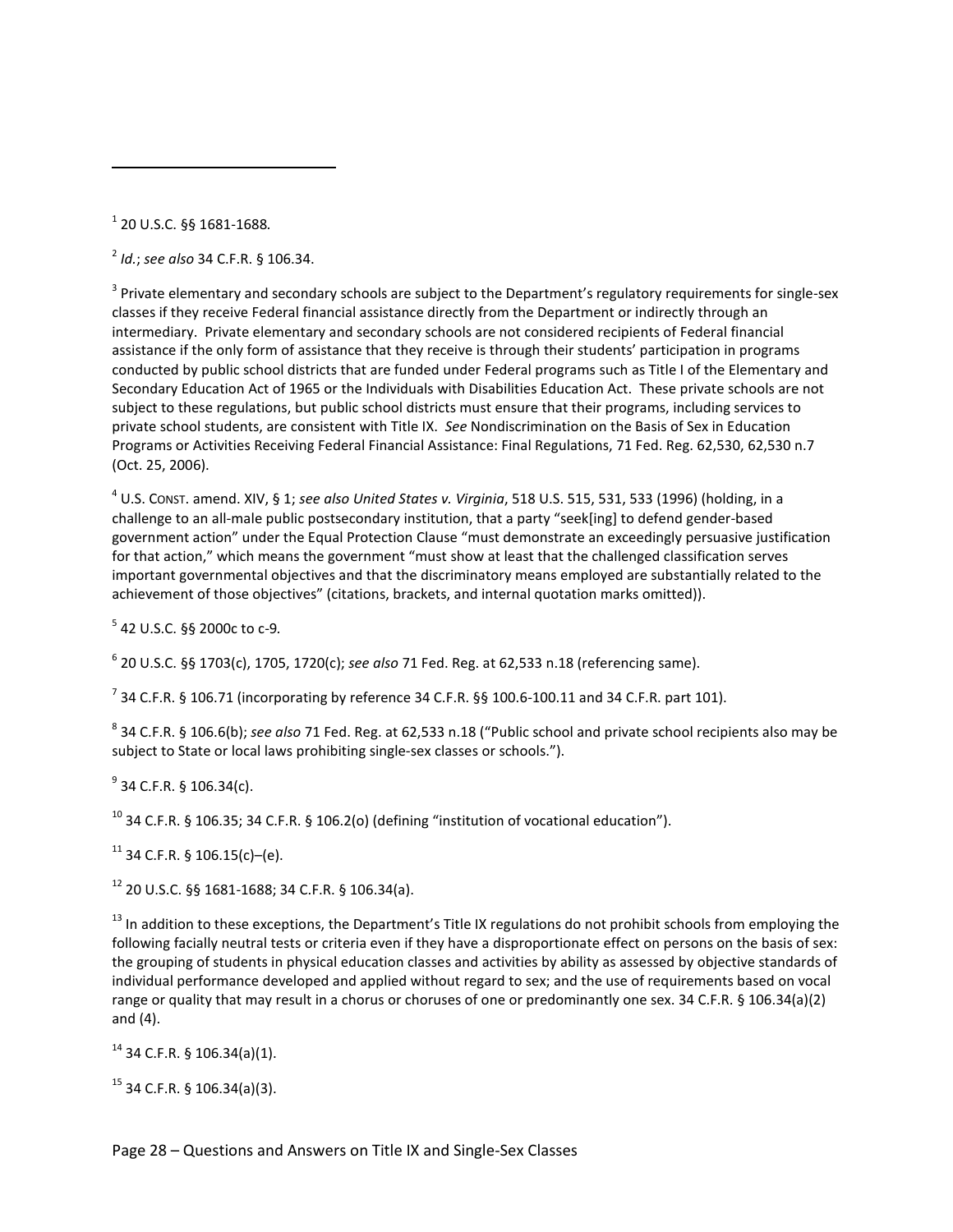<sup>16</sup> 34 C.F.R. § 106.34(b).

 $17$  34 C.F.R. § 106.34(b)(5).

<sup>18</sup> 34 C.F.R. § 106.35; 34 C.F.R. Appendix A to Part 106; *see also* Nondiscrimination on the Basis of Sex in Education Programs or Activities Receiving Federal Financial Assistance: Notice of Proposed Rulemaking, 69 Fed. Reg. 11,276, 11,278 (Mar. 9, 2004) ("Even in these elementary and secondary schools that are not vocational schools, the proposed amendments do not change the applicability of the current general regulatory prohibition against singlesex vocational education classes.").

<sup>19</sup> This document refers to vocational classes because the Department's Title IX regulations refer to "nonvocational" classes. The Department currently prefers the term "career and technical" courses.

<sup>20</sup> The Department's Title IX regulations governing athletics appear at 34 C.F.R. §§ 106.41 and 106.37(c).

 $21$  34 C.F.R. § 106.36(c).

 $22$  34 C.F.R. § 106.34(b)(1)(i).

<sup>23</sup> 71 Fed. Reg. at 62,533 (citing *Virginia*, 518 U.S. at 533) ("The justification must be genuine, not hypothesized or invented *post hoc* in response to litigation.").

 $24$  *Id.* 

 $25$  34. C.F.R. § 106.34(b)(1)(i)(A).

<sup>26</sup> "For example, a recipient may seek to achieve an educational benefit for its students such as improvement in class work." 71 Fed. Reg. at 62,534 n.26.

<sup>27</sup> 71 Fed. Reg. at 62,535.

 $28$  34 C.F.R. § 106.34(b)(1)(i)(B).

 $29$  71 Fed. Reg. at 62,535 & n.30.

 $30$  71 Fed. Reg. at 62,536.

<sup>31</sup> 71 Fed. Reg. at 62,535 (citing *Wengler v. Druggists Mut. Ins. Co.*, 446 U.S. 142, 151-52 (1980) and *Frontiero v. Richardson*, 411 U.S. 677, 689-90 (1973)).

<sup>32</sup> 71 Fed. Reg. at 62,533 (citing *Virginia*, 518 U.S. at 533).

<sup>33</sup> The 2005 Department-commissioned survey of research on single-sex schooling found that for "many outcomes, there is no evidence of either benefit or harm." OFFICE OF PLANNING, EVALUATION AND POLICY DEVELOPMENT, U.S. DEPARTMENT OF EDUCATION, SINGLE-SEX VERSUS COEDUCATIONAL SCHOOLING: A SYSTEMATIC REVIEW x (2005), *available at* [http://www2.ed.gov/rschstat/eval/other/single-sex/single-sex.pdf.](http://www2.ed.gov/rschstat/eval/other/single-sex/single-sex.pdf)

<sup>34</sup> The WWC Procedures and Standards Handbook is available at [http://ies.ed.gov/ncee/wwc/pdf/reference\\_resources/wwc\\_procedures\\_v3\\_0\\_standards\\_handbook](http://ies.ed.gov/ncee/wwc/pdf/reference_resources/wwc_procedures_v3_0_standards_handbook.pdf).pdf.

<sup>35</sup> This example, like all the examples provided in this document, is based on hypothetical facts to help readers understand how OCR would evaluate a recipient's single-sex class for compliance with the Department's Title IX regulations. A recipient cannot rely on the hypothetical research described in this example to show a substantial relationship between its important objective and the single-sex nature of the class.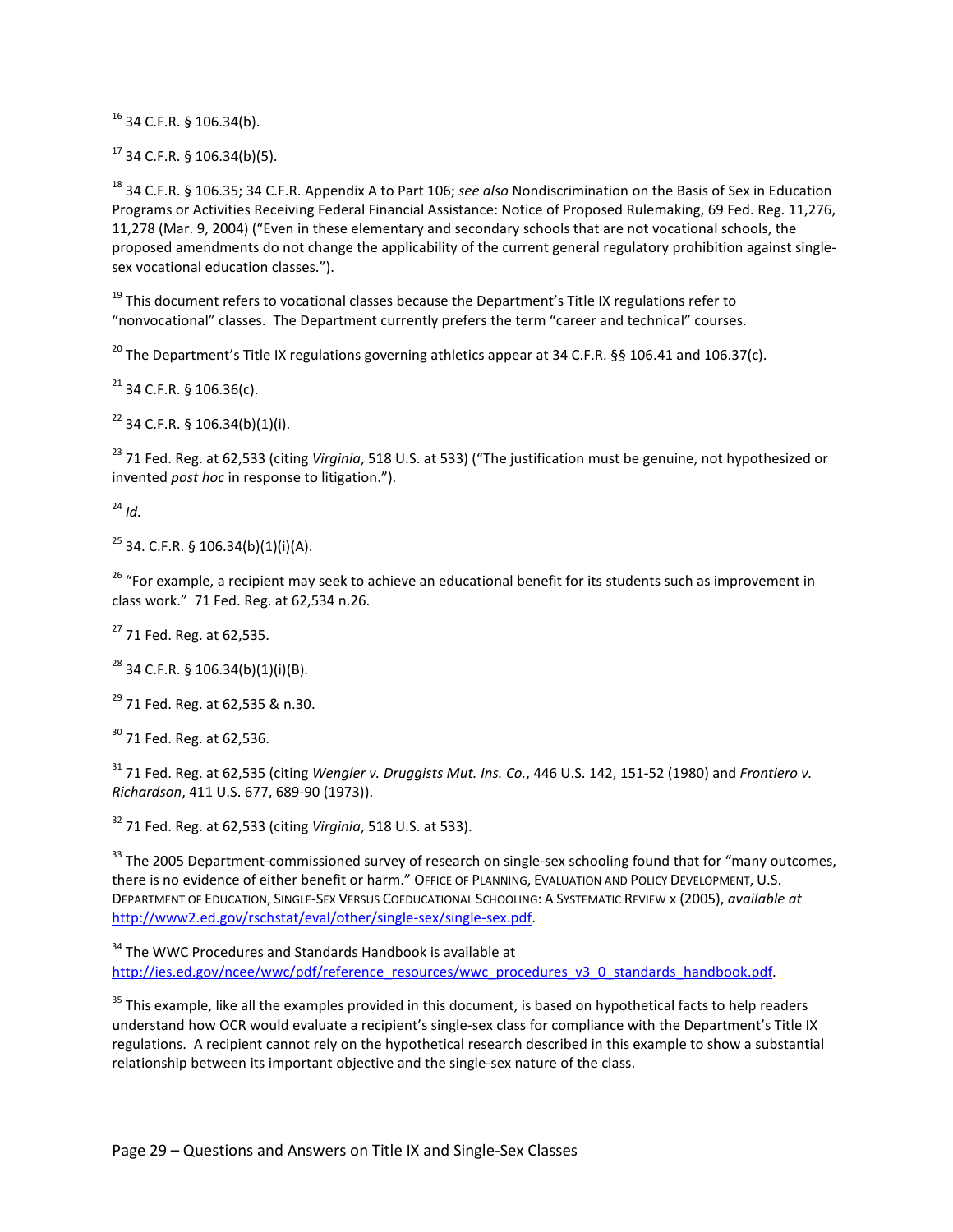34 C.F.R. § 106.34(b)(1)(ii).

71 Fed. Reg. at 62,536 (citing *Virginia*, 518 U.S. at 554).

<sup>38</sup> 71 Fed. Reg. at 62.536.

*Id*.

 *Id.* at 62,536-37 ("[A]lthough a single-sex class would not be required in that subject, evenhanded implementation of the recipient's objective does require the recipient to determine, based on its assessment of educational needs of students, whether a class in another subject should be offered on a single-sex basis to meet the particular, identified needs of the students of the excluded sex.").

34 C.F.R. § 106.34(b)(1)(iii).

71 Fed. Reg. at 62,537.

 *Id.*; *Doe v. Wood Cnty. Bd. of Educ*., 888 F. Supp. 2d 771, 776 (S.D. W. Va. 2012) ("An opt-out provision is insufficient to meet the requirement that single-sex classes be 'completely voluntary.'").

 71 Fed. Reg. at 62,537; *Doe*, 888 F. Supp. 2d at 776 ("[T]he Department of Education regulations require an affirmative assent by parents or guardians before placing children in single-sex classrooms.").

 71 Fed. Reg. at 62,537; *Doe*, 888 F. Supp. 2d at 776 ("Such affirmative assent would preferably come in the form of a written, signed agreement by the parent explicitly opting *into* a single-sex program.").

71 Fed. Reg. at 62,537.

 *Doe*, 888 F. Supp. 2d at 777 ("The close proximity of the notices to the beginning of the school year, after students have already enrolled, suggest[s] that their choice was not fully voluntary.").

71 Fed. Reg. at 62,537.

34 C.F.R. § 106.34(b)(1)(iv).

34 C.F.R. § 106.34(b)(2).

34 C.F.R. § 106.34(b)(3): 71 Fed. Reg. at 62.538.

71 Fed. Reg. at 62,538.

34 C.F.R. § 106.34(b)(3); *see also* 71 Fed. Reg. at 62,538.

<sup>54</sup> 71 Fed. Reg. at 62,538 ("[There are] situations in which geographic accessibility will be relevant for classes. For example, if a recipient operates a consortium of schools whereby students at three neighboring high schools [take classes at all three schools, the] location, *i.e.*, geographic accessibility, of the classes in the same subject, would be relevant to the issue of substantial equality.").

34 C.F.R. § 106.34(b)(4).

71 Fed. Reg. at 62,539.

34 C.F.R. § 106.34(b)(4)(i).

*Id.*